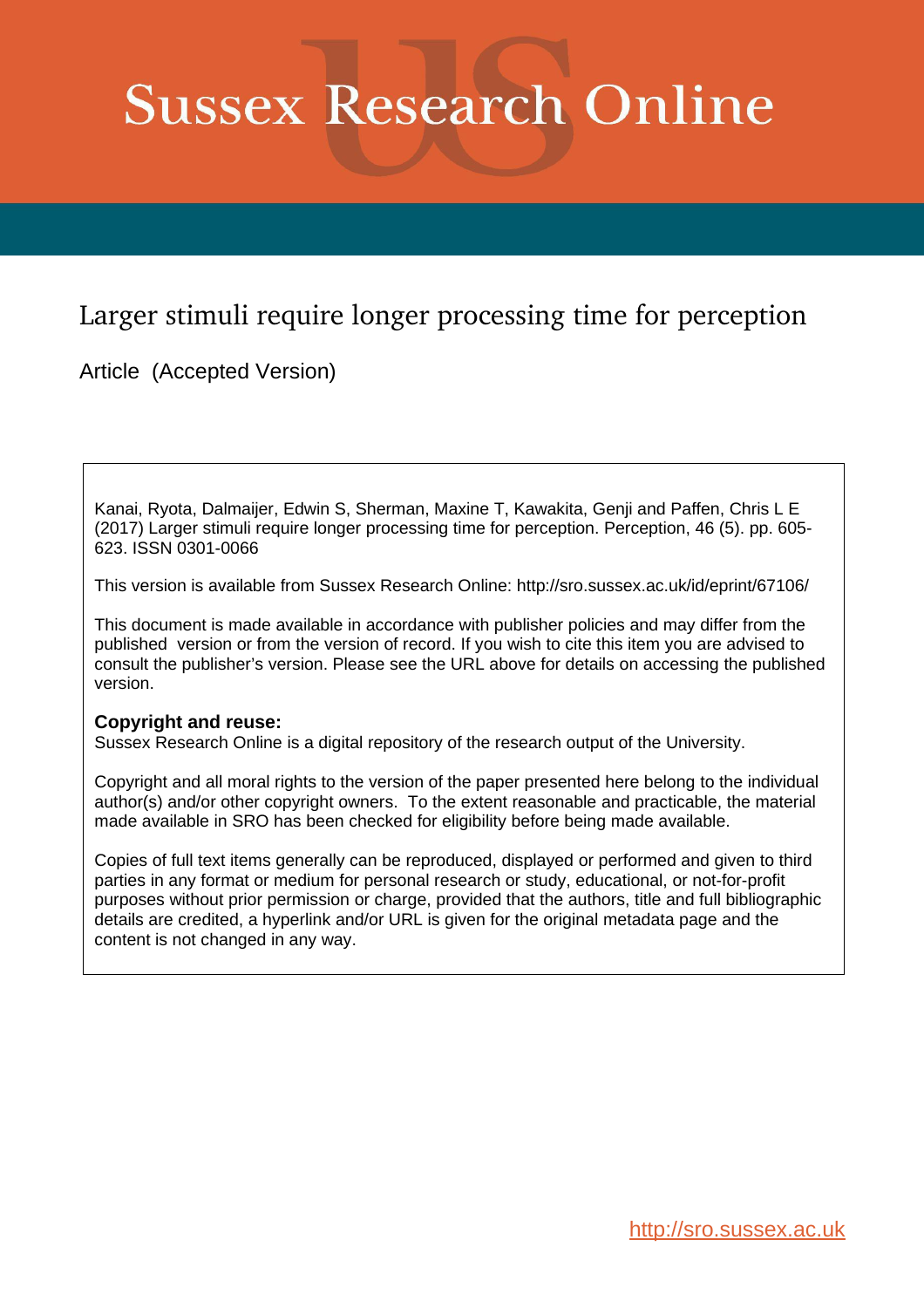**Researching migrants' diverse social relationships: from ethnic to cosmopolitan sociability?**

#### **Laura Moroşanu**

School of Law, Politics and Sociology University of Sussex Brighton BN1 9QE [L.Morosanu@sussex.ac.uk](mailto:L.Morosanu@sussex.ac.uk)

#### **Abstract**

This paper critically examines 'everyday' cosmopolitanist approaches to migrants' social relationships to call for a more nuanced understanding of how ethnicity may inform cosmopolitan ties and aspirations. Research on migrants' everyday cosmopolitanism tends to either focus on individuals' engagement with ethnic difference, or highlight commonalities that unite people across ethnic boundaries, treating ethnicity as a coexisting form of identity or solidarity. This paper challenges this divide, proposing a framework for a more systematic examination of how ethnicity may facilitate, fragment or fade in cosmopolitan encounters or aspirations, starting from migrants' perspective. Using examples from empirical research with Romanians in London, and other studies of everyday cosmopolitanism, the analysis illustrates the multiple ways in which ethnicity may shape the development and management of cosmopolitan ties, beyond the celebration of ethnic difference or recognition of persisting ethnic identities that predominate in extant research. Furthermore, it problematises the notion of 'rooted' cosmopolitanism, exposing some of the difficulties to achieve this in practice. Whilst expanding our understanding of ethnicity within cosmopolitan sociability, the paper thus calls for further reflection on how different participants imagine and negotiate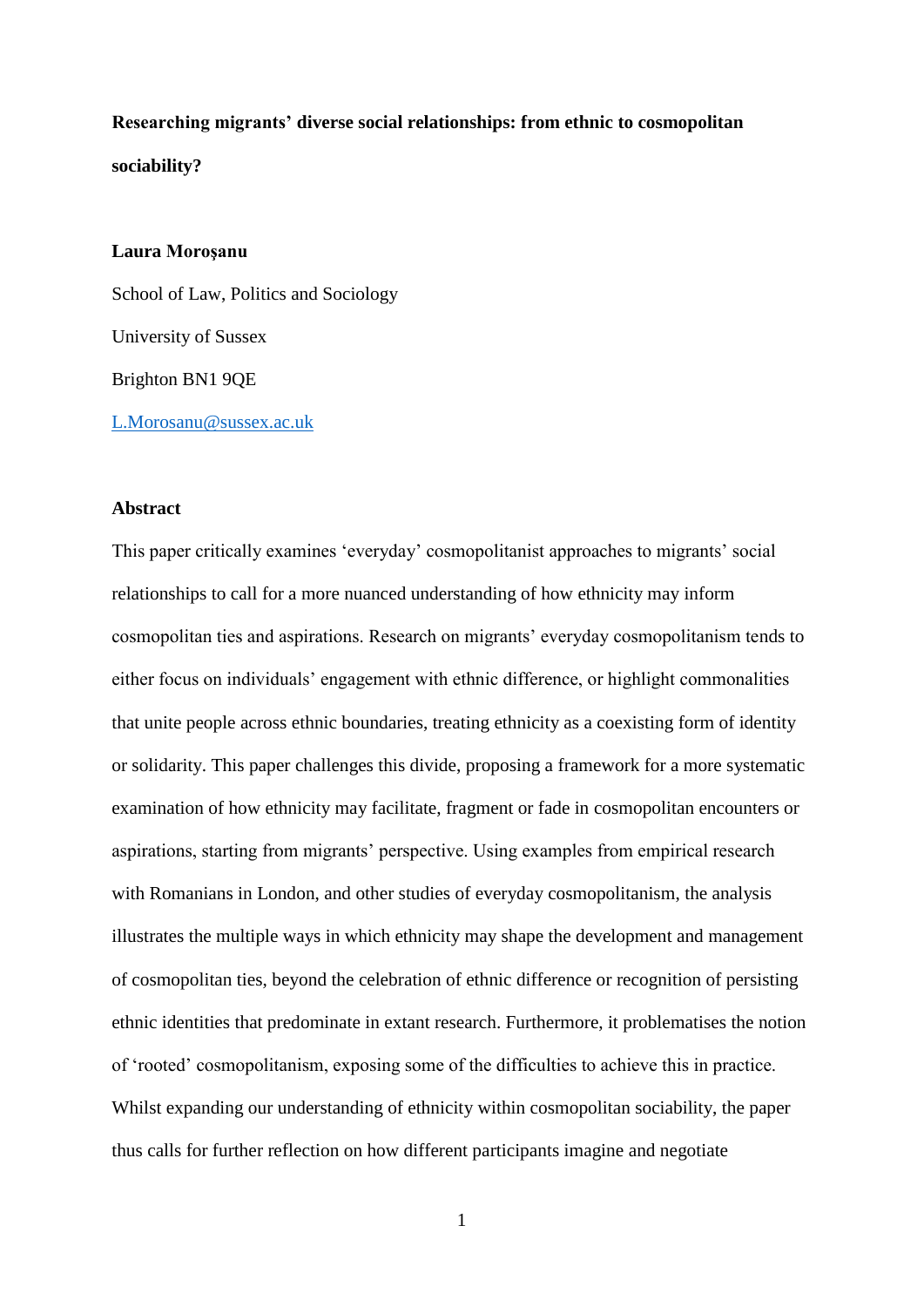cosmopolitan ventures, ethnic difference and boundaries, instead of assuming, as often done, that they can simply reconcile them

## **Keywords**

Ethnicity, Everyday Cosmopolitanism, Migrant social relationships

### **Funding**

This paper draws on examples and insights from previous research, which has received funding from the University of Bristol and the Bristol University Alumni Foundation.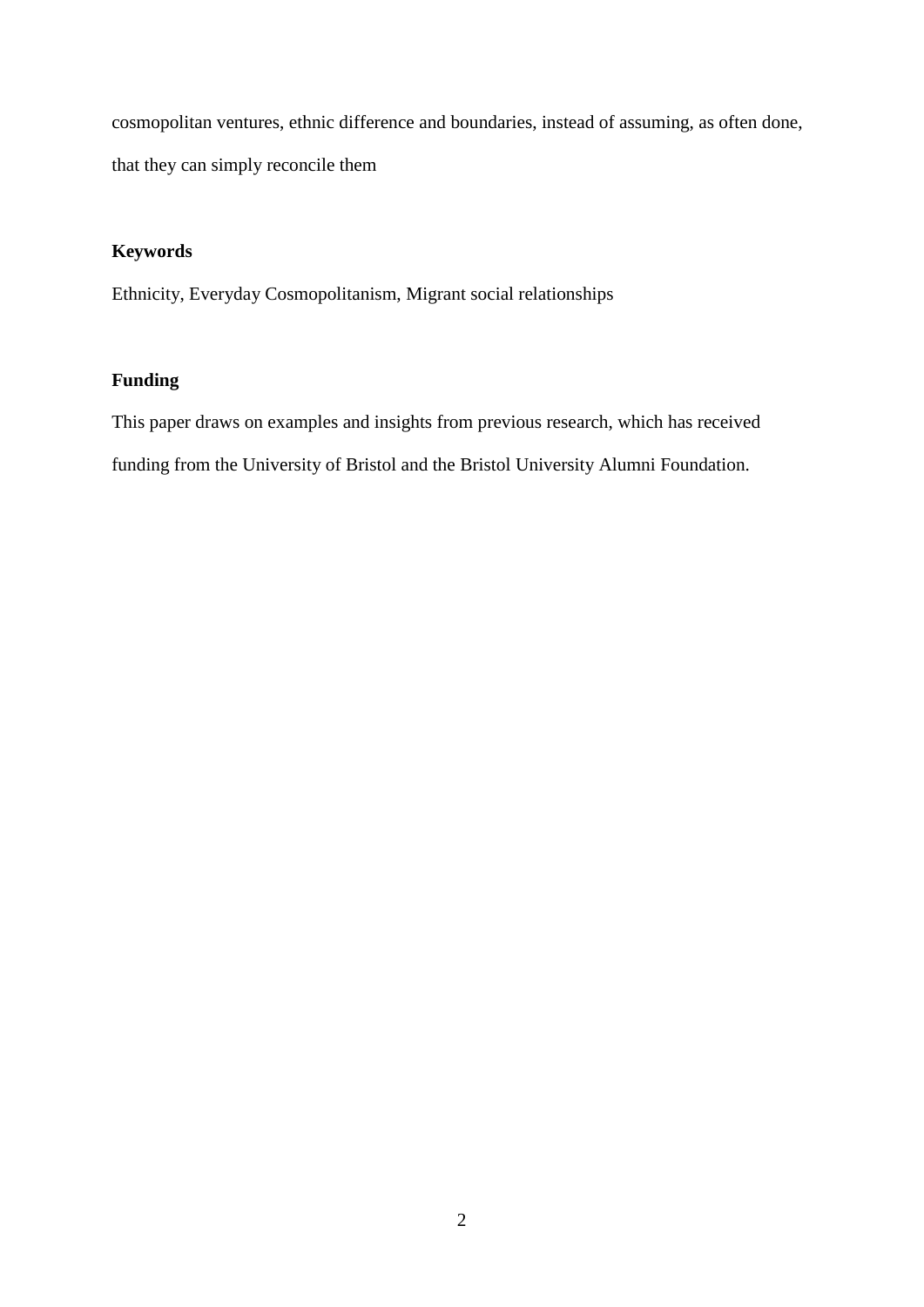#### **Introduction**

The study of migrants' diverse social relationships and interactions has been increasingly informed by 'everyday' cosmopolitanism perspectives. Contrary to the philosophical debates around cosmopolitanism understood in normative terms, these deal with 'actual cosmopolitanism' (Delanty 2012a), and involve ordinary people's discourses and practices of openness towards different others, as the term 'everyday' (Datta 2009) or its variants (e.g. 'ordinary' cosmopolitanism, see Lamont and Aksartova 2002) suggest. Everyday cosmopolitanism perspectives usefully challenge common tendencies to research migrants through the lens of ethnic networks, identities, and communities (Glick Schiller et al. 2011), by highlighting cross-ethnic ties and attachments. Nevertheless, how ethnicity is approached in studying migrants' cosmopolitan pursuits requires further attention.

This paper critically examines two aspects of everyday cosmopolitanism perspectives, calling for a more systematic exploration of how ethnicity (and ethnic difference) matters or not in migrants' cosmopolitan ties and aspirations. Specifically, it seeks to move beyond the divide which tends to characterise the everyday cosmopolitanism literature, between studies that explore migrants' engagement with ethnic difference and thus prioritise ethnicity, and those that highlight common interests, values or experiences uniting people across ethnic and related divides (Glick Schiller et al. 2011). Second, it exposes some limitations of the common tendency to view cosmopolitanism as 'rooted', i.e. coexisting with, rather than displacing, ethnic forms of identity, shared by proponents of everyday cosmopolitanism, irrespective of whether they prioritise ethnicity or not in their analyses.

Drawing on examples from my research with Romanians in London and other studies of migrant cosmopolitanism, I show that ethnicity may take a variety of positive and negative roles in the development and experience of cosmopolitan ties, alongside similarities across ethnic boundaries, and indifference to ethnic difference. I propose an analytic framework that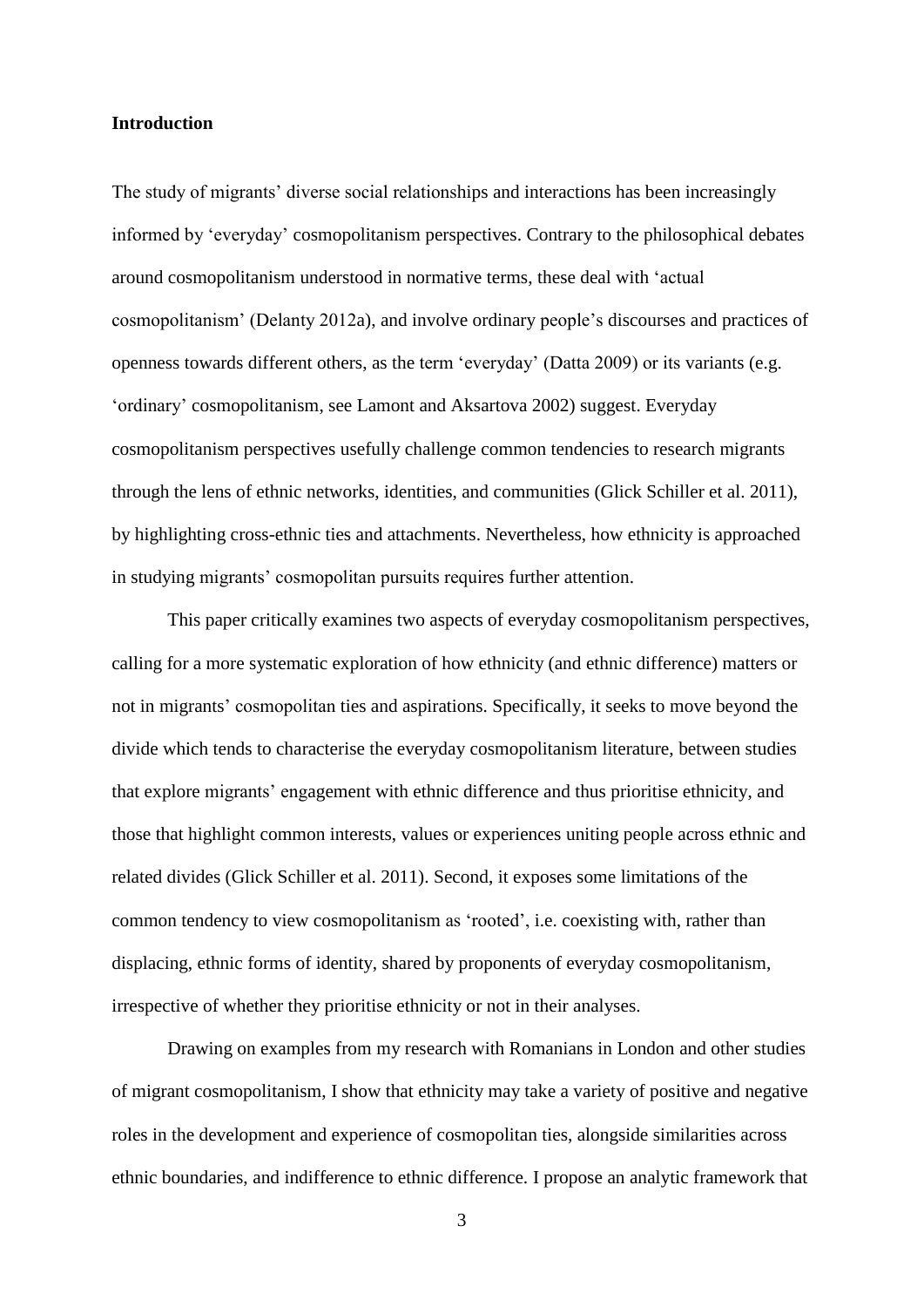enables a more nuanced view of migrants' cosmopolitan ventures and how they may be ethnicised or not, challenging the emphasis on either ethnic difference or non-ethnic commonalities, which broadly defines current approaches to everyday cosmopolitanism. Furthermore, I cast some doubt over the notion of 'rooted' cosmopolitanism, which sometimes proves difficult to sustain in practice.

#### **From ethnic to cosmopolitan sociability?**

Cosmopolitanism has a long history and has been approached from multiple disciplinary perspectives. Migration researchers have focused particularly on 'lived cosmopolitanism' and everyday encounters with diversity, as opposed to the more abstract discussions around moral and political cosmopolitanism (see Rovisco and Nowicka 2011). The recent interest in cosmopolitanism in migration studies is partly related to the advance of globalisation (Kothari 2008), increased mobility across borders (Hannerz 2004; Skey 2013), the growing heterogeneity of contemporary migrants, and the conspicuous diversity of their societies of settlement (see also Vertovec and Cohen 2002; Wessendorf 2014).

Migrants' frequent encounters with diversity in everyday life question previous understandings of cosmopolitanism associated with global elites' lifestyles and identities (cf. Calhoun 2002). Whilst cosmopolitanism may be easier to accomplish by those in privileged positions, with sufficient resources to travel and engage with other cultures, it expands well beyond this social category (Hannerz 2004: 76). Cross-ethnic exchanges are common amongst non-elite, often vulnerable, migrants too, as analyses of migrant workers in the Gulf (Werbner 1999), Bangladeshi and Senegalese street traders in Barcelona (Kothari 2008) or Polish construction workers in London (Datta 2009) aptly demonstrate (see also Glick Schiller et al. 2011; Hannerz 2004). Cosmopolitanism has also been a recurrent feature of the experience of 'middling' migrants, often young, educated people, whose mobility is partly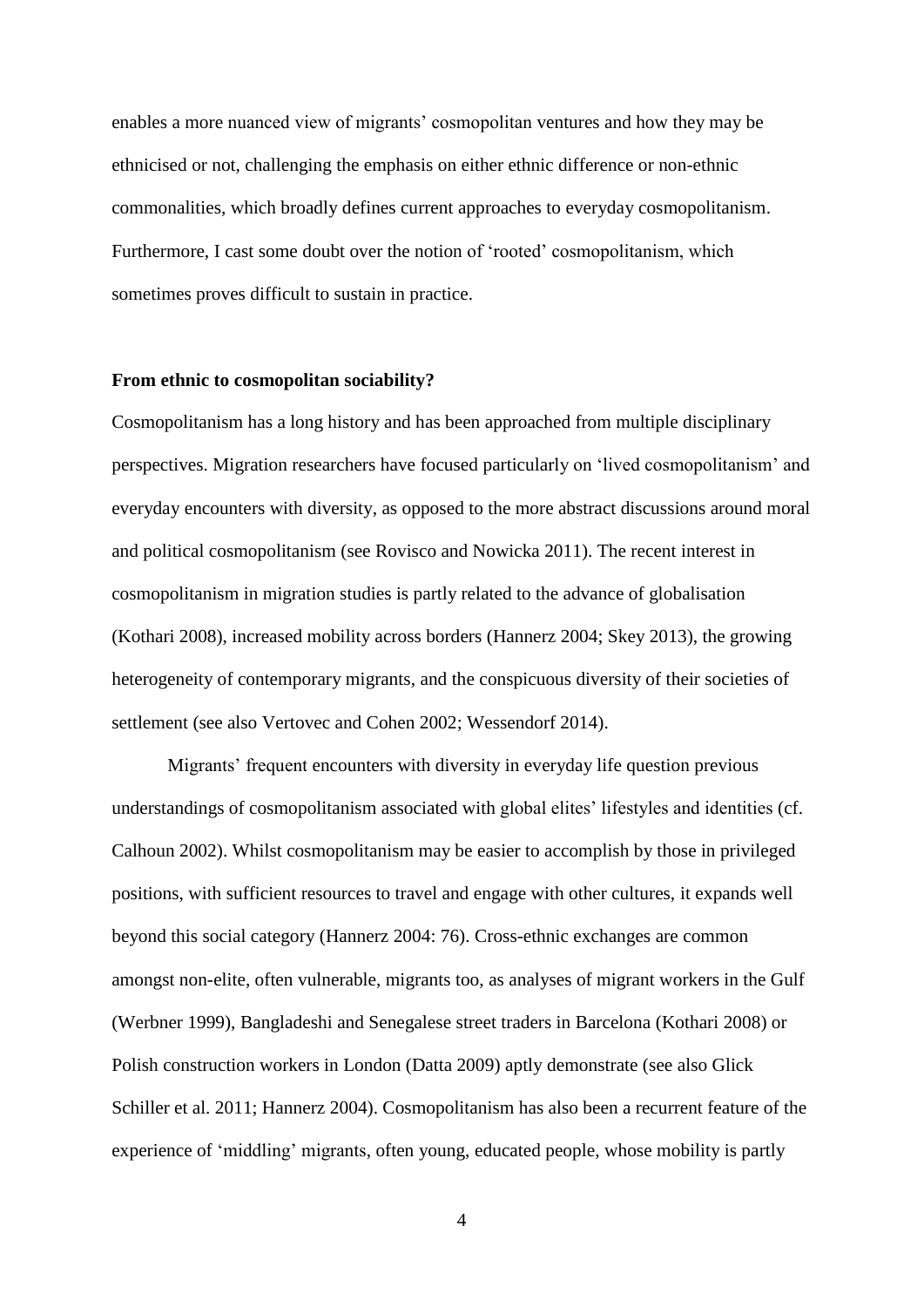motivated by cosmopolitan aspirations or leads to the development of cosmopolitan ties and identities, as illustrated by the experience of Tamil students in the UK (Jones 2013), Romanians in London (Moroşanu 2013), other EU graduates and professionals moving to various European cities (Favell 2008; Kennedy 2010) or Canadian consultants and youth travellers, whose journeys abroad could bring excitement and self-transformation, alongside professional gain (Amit 2015).

These and other studies of migrant everyday cosmopolitanism move away from the traditional focus on ethnic groups, identities, and solidarities in migration research, highlighting the remarkable diversity of social interactions, and the variety of skills, knowledge, and forms of belonging ordinary migrants develop. As Glick Schiller et al. (2006) argued, traditional migration research often reflects an 'ethnic bias', prioritising ethnicity as a lens to studying migrants, and taking 'ethnic groups' for granted as the obvious units and objects of analysis; this produces a limited picture of migrants' lives, seemingly unfolding within ethnic boundaries, neglecting the ties and affiliations that cross them. In this context, exploring migrants' cosmopolitan ties and ventures offers a fruitful strategy to challenge common assumptions about migrants as socialising primarily with coethnics and emphasising ethnic identities, and thus overcome the increasingly criticised 'ethnic bias' (eg Fox and Jones 2013; Wimmer 2013). Nevertheless, the extent to which this is fully achieved in studies of everyday cosmopolitanism is debatable, particularly when the focus of mixed interactions is the negotiation of ethnic or cultural difference (Glick Schiller et al. 2011).

The literature on everyday cosmopolitanism can be divided into two broad approaches to ethnicity and ethnic difference, which reflect different views of cosmopolitanism. In many, if not most accounts, cosmopolitanism is broadly seen to involve openness to ethnic (or cultural) difference (see Skey 2013: 238). Usually drawing on Hannerz's (1990: 239) understanding of cosmopolitanism as 'openness toward divergent cultural experiences' and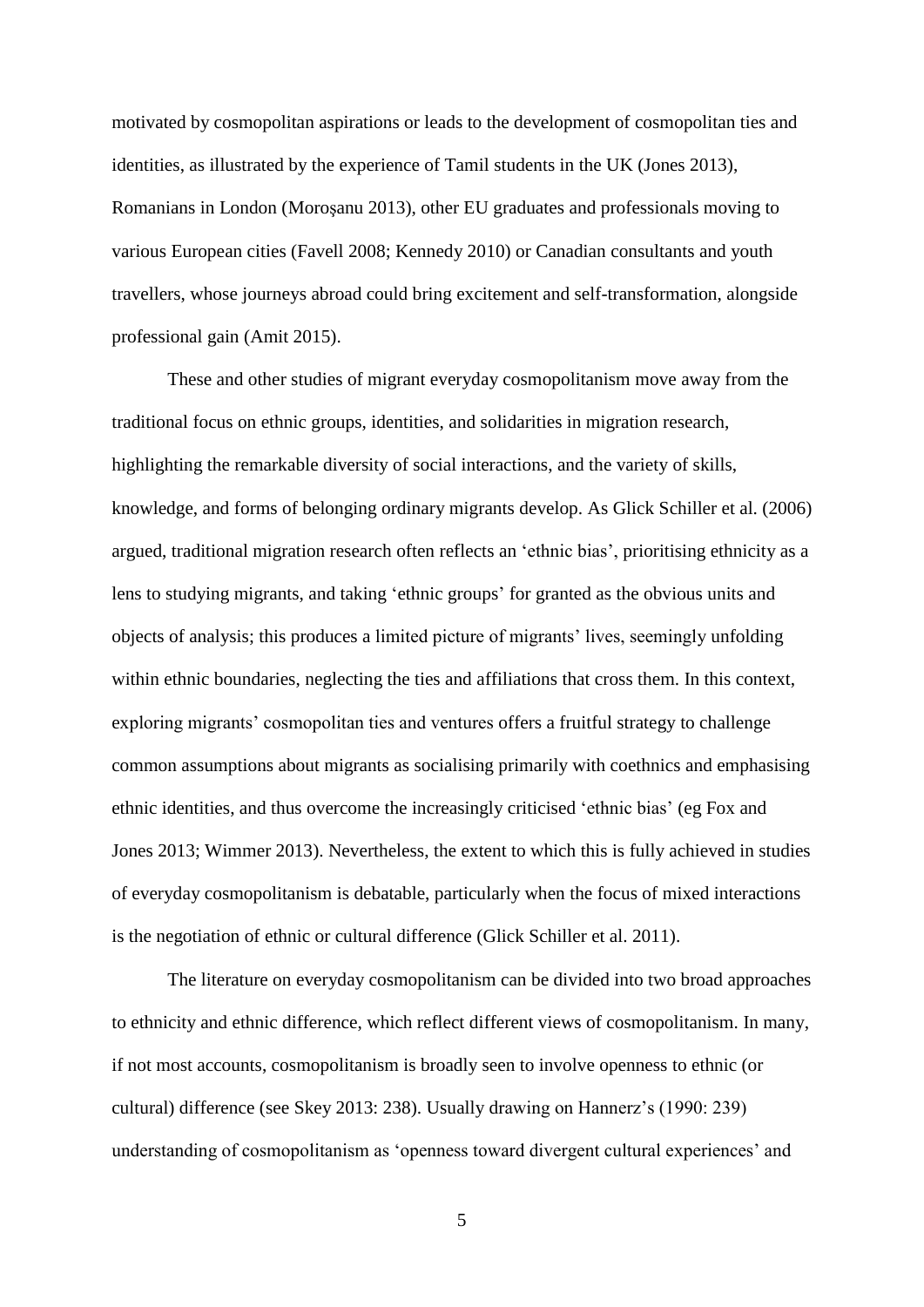'willingness to engage with the Other', such studies tend to focus on daily encounters with ethnic difference, celebrating opportunities for cross-cultural engagement for personal or professional gain. For example, Mee (2015) examines how favourable work conditions encourage 'cultural receptivity' amongst Indonesian migrant women, who acquire new language skills, technical competences, and business know-how, which broaden their horizons and challenge the meaning and relevance of ethnic (and other) divisions. Or as Werbner (1999) finds, working in diverse environments may expand one's knowledge of other cultures and languages, and make one increasingly at ease in movement. Whilst such studies depict cosmopolitanism as an *outcome* of participating in mixed environments, others focus on migrants' conscious *search* for cosmopolitan experiences. This is evident in Jones's (2013) study of Tamil students in the UK, who yearned for cosmopolitan experiences, or Horst's (2015) analysis of middle-class families in Silicon Valley, who sought to 'cultivate' cosmopolitanism in their children, exposing them to cross-cultural experiences via education, travelling, and philanthropic activities. Although tackling different themes, such studies of everyday cosmopolitanism share a preoccupation with, and celebration of, ethnic difference. In this view, cosmopolitan openness predominantly involves curiosity towards and engagement with different people and cultures, acquiring new skills and knowledge to navigate cross-ethnic encounters.

By contrast, another line of research into everyday cosmopolitanism foregrounds commonalities of experience and solidarities beyond or despite ethnic, national or related differences (Glick Schiller et al. 2011: 403; see also Lamont and Aksartova 2002). Glick Schiller and her colleagues (2011: 402) conceptualise 'cosmopolitan sociability' as 'forms of competence and communication skills that are based on the human capacity to create social relations of inclusiveness and openness to the world'. Cautioning against reinstating an 'ethnic lens' by celebrating ethnic difference in everyday cosmopolitanism, the authors focus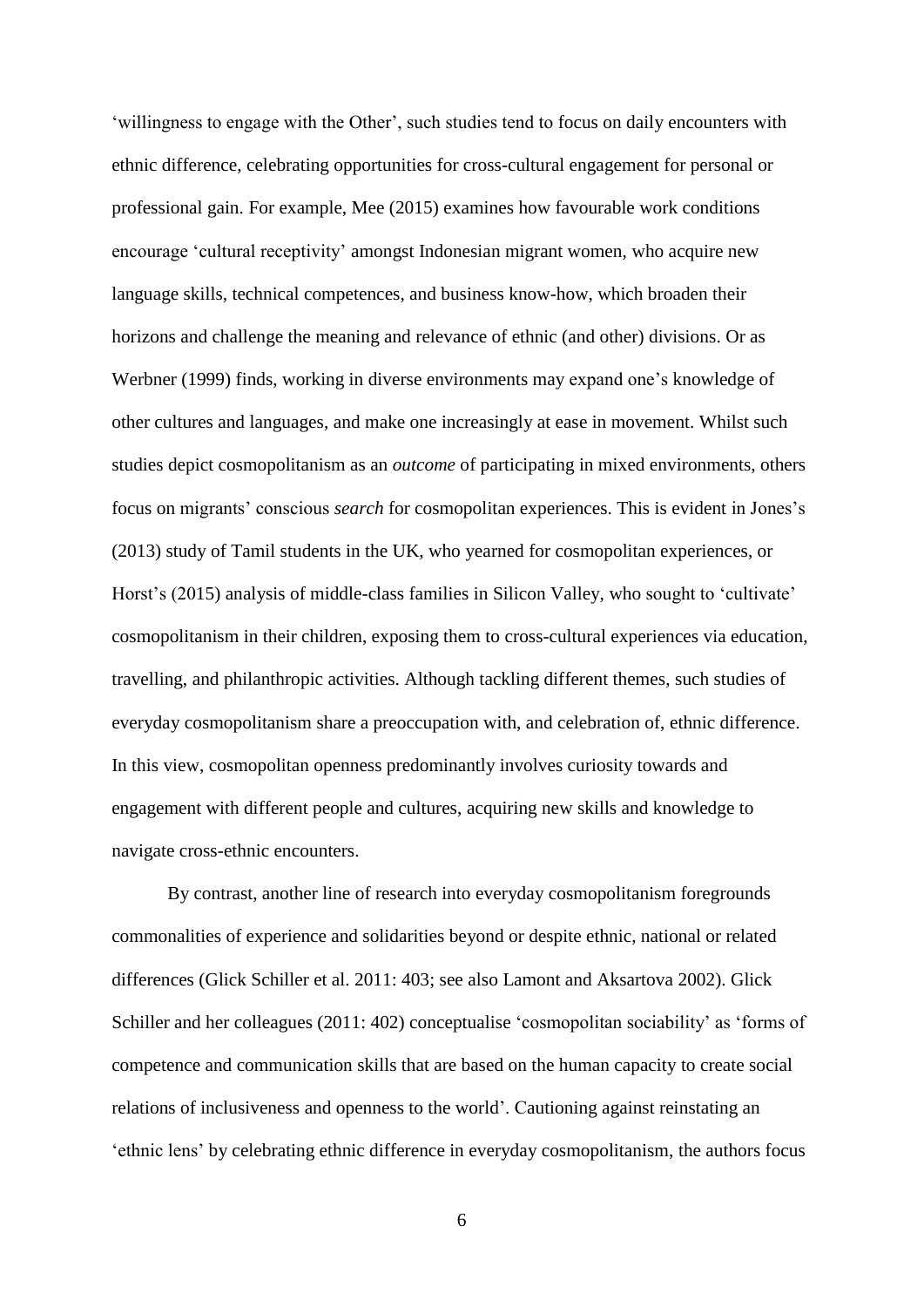instead on how individuals develop affiliations based on their shared humanity despite ethnic (or related) difference. Such cosmopolitan forms of sociability are, nevertheless, not seen as replacing but potentially coexisting with ethnic attachments. For example, analysing Armenian Americans' ties to their 'ancestral homeland', Darieva (2011) sees the youth's participation in landscape development projects in Armenia as reflecting cosmopolitan values and concerns with global (environmental) issues beyond mere ethnicised attachment. Similarly, Gruner-Domic highlights Latin American migrants' diverse interactions in Berlin, and the 'more universalistic ideas of openness and belonging' asserted through their lifestyle choices, alongside ethnic belonging (2011: 476-477).

Whilst both of these approaches to everyday cosmopolitanism usefully reveal different facets of relationships crossing ethnic boundaries, neither fully captures the variety of ways in which ethnicity and ethnic difference may shape cosmopolitan encounters or aspirations towards them. The former approach brings back ethnicity into focus, albeit in new and intriguing ways, focusing on inter- rather than intra-ethnic relationships and migrants' (typically positively-perceived) encounters with ethnic difference rather than similarity. In the latter, ethnicity is downplayed as a complementary form of identity that does not preclude shared interests, values, and concerns from uniting people of different backgrounds. Furthermore, irrespective of whether they highlight ethnicised or non-ethicised dimensions of everyday cosmopolitanism, scholars tend to see cosmopolitanism as 'rooted'. Cosmopolitans were traditionally depicted as 'citizens of the world', who transcended 'particularistic modes of collective identification' (Glick Schiller et al. 2011: 401), a view which gained renewed salience with the advance of globalisation and cross-border mobility, seen to foster postnational identities (Erkmen 2015). The notion of 'rooted' cosmopolitanism challenges this understanding, depicting cosmopolitans, in Appiah's widely-cited words, as 'attached to a home of one's own, with its own cultural particularities, but taking pleasure from the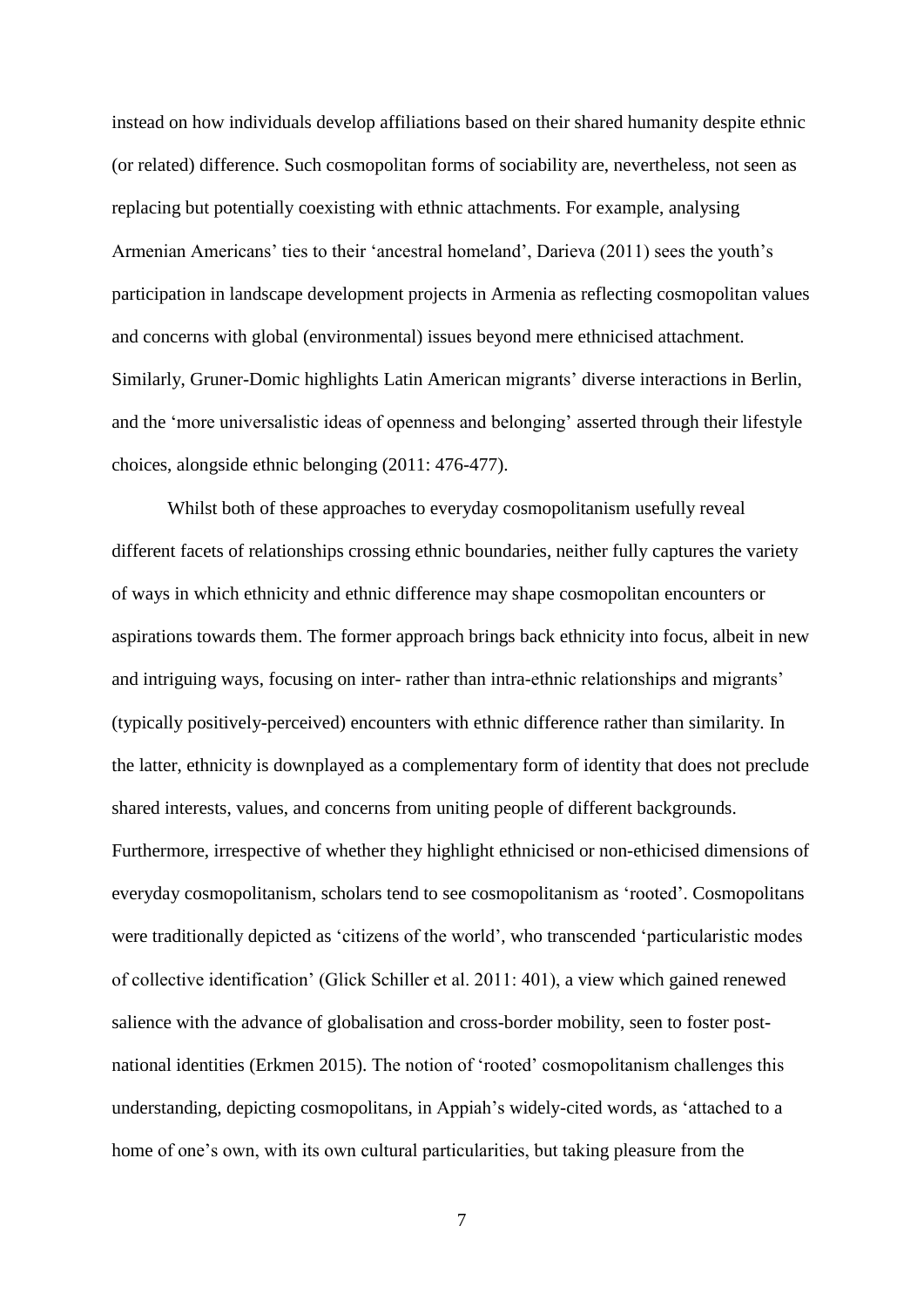presence of other, different places that are home to other, different people' (1997: 618). This potential compatibility between openness to difference and 'more particular communal attachments and loyalties' encapsulated by rooted cosmopolitanism has become, as Amit observes (2015: 551), a recurrent theme in the diverse cosmopolitanism literature. Whilst highlighting broader forms of openness, Glick Schiller et al. (2011) too caution that cosmopolitan openness should not be seen in opposition with rootedness, understood as ethnic/national, religious or related ties or identities (see also Mee 2015). This, however, leaves unattended alternative ways in which ethnicity may inform everyday cosmopolitanism, narrowing its meaning to a separate form of identity that may coexist unproblematically with cosmopolitan projects and identities (Moroşanu 2013).

Extending a previous argument (Moroşanu 2013), this paper contributes to the literature on migrants' everyday cosmopolitanism in two significant ways. First, it seeks to overcome the unfruitful divide between studies that prioritise ethnicity and those that do not, calling for a more nuanced and systematic exploration of migrants' everyday cosmopolitanism and the ways in which ethnicity might inform it. I thus propose a start from migrants' perspectives and develop a framework to examine (rather than assume) how ethnicity matters (or not) (see Wimmer 2013) in specific cosmopolitan initiatives and relationships. Ethnicity may be invested with very different meanings by different participants in or aspirants to cosmopolitan encounters, shaping their lives and life-worlds in ways that are not captured by the celebration of ethnic difference, nor the rhetoric of enduring ethnic identities and solidarity, which predominate in current approaches to migrants' everyday cosmopolitanism. Second, by expanding the register of ways in which ethnicity might shape cosmopolitan ventures, I expose some limitations of the widespread view of rooted cosmopolitanism, which may not be as easily accomplished in practice as often assumed.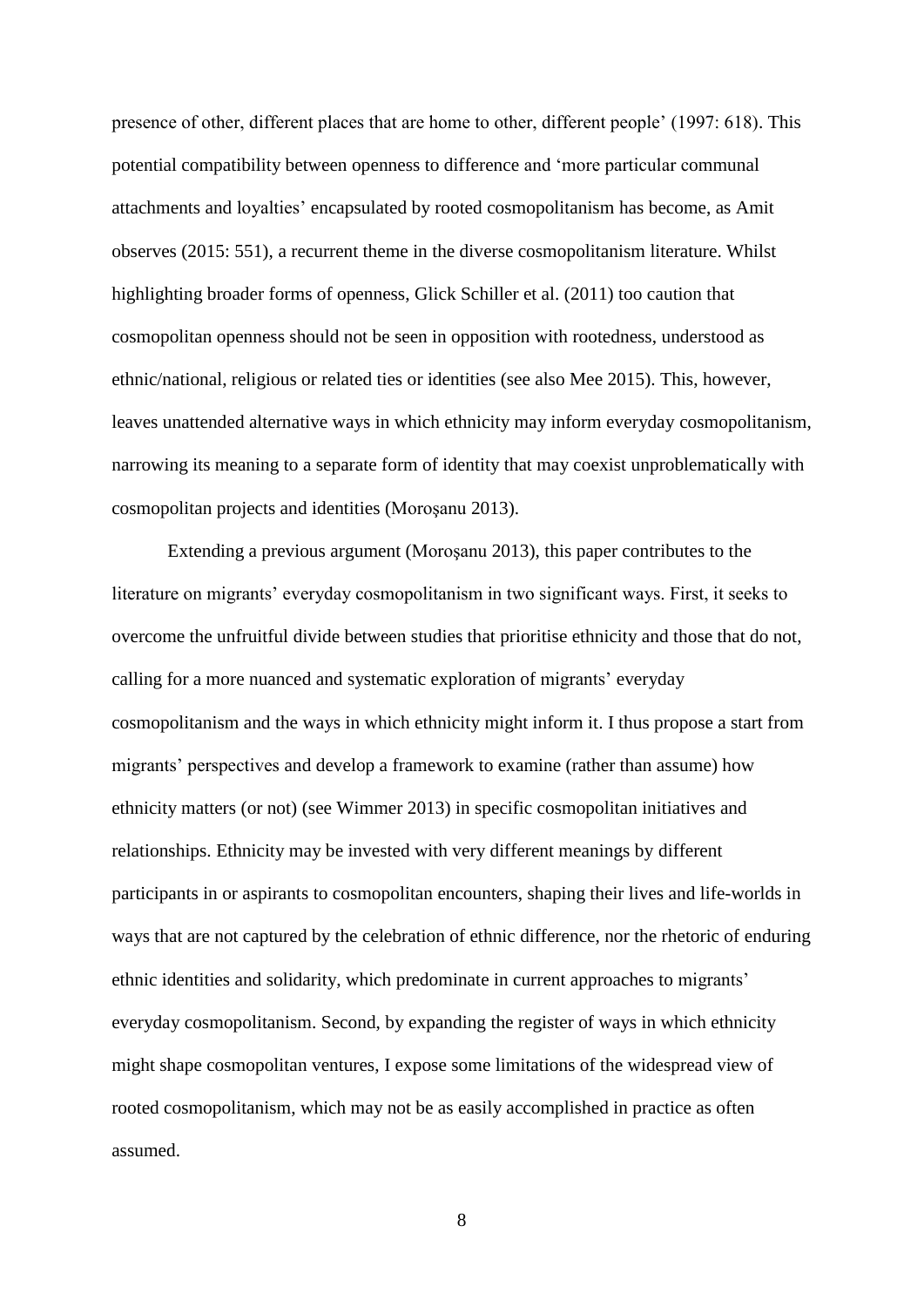It needs noting that social encounters across ethnic or racial boundaries has been a long-standing concern in a separate but related body of research, centred on multicultural urban areas, from studies of inter-ethnic friendships, neighbourhood relations and identities to more recent 'living multiculture' and conviviality perspectives (e.g. Hewitt 1986; Back 1996; Neal et al. 2013; Wise and Velayutham 2014). The starting point of these studies is usually not migrants *per se* but the negotiation of cultural diversity and 'mixing' in urban environments and peer groups. Speaking against political and policy versions of multiculturalism and the associated 'anxiety-crisis discourse' around urban segregation or tension (Neal et al. 2013), 'everyday', 'living' multiculture or 'conviviality' approaches refocus attention on quotidian encounters, and how diverse populations 'live together' in shared spaces. Whilst sometimes invoking cosmopolitanism (e.g. Jones and Jackson 2014), these approaches are more broadly concerned with 'unpanicked' modes of coexistence, amicable (even if transitory) exchanges in mixed settings (Neal et al. 2013), and trans-local connections, than the conscious openness to and engagement with difference that cosmopolitanism often entails. Although different in aims, this literature offers valuable insight into how cross-ethnic sociability works and reconfigures residents' identities (migrants or non-migrants), which may be centred in locality and combine multiple cultural elements and styles (e.g. Back 1996; Wise and Velayutham 2009). Another merit of these studies is that they account for a variety of behaviours, attitudes, and emotions emerging from the lived experience of diversity, acknowledging the coexistence of inclusion with racism, which Back (1996) has aptly termed the 'metropolitan paradox' (see also Hewitt 1986; Jones and Jackson 2014). Whilst sharing similarities with these studies, I focus specifically on migrants, and propose a framework that allows a more nuanced and systematic examination of the manifold ways in which ethnicity may inform (or not) migrants' perceptions or experiences of cosmopolitanism.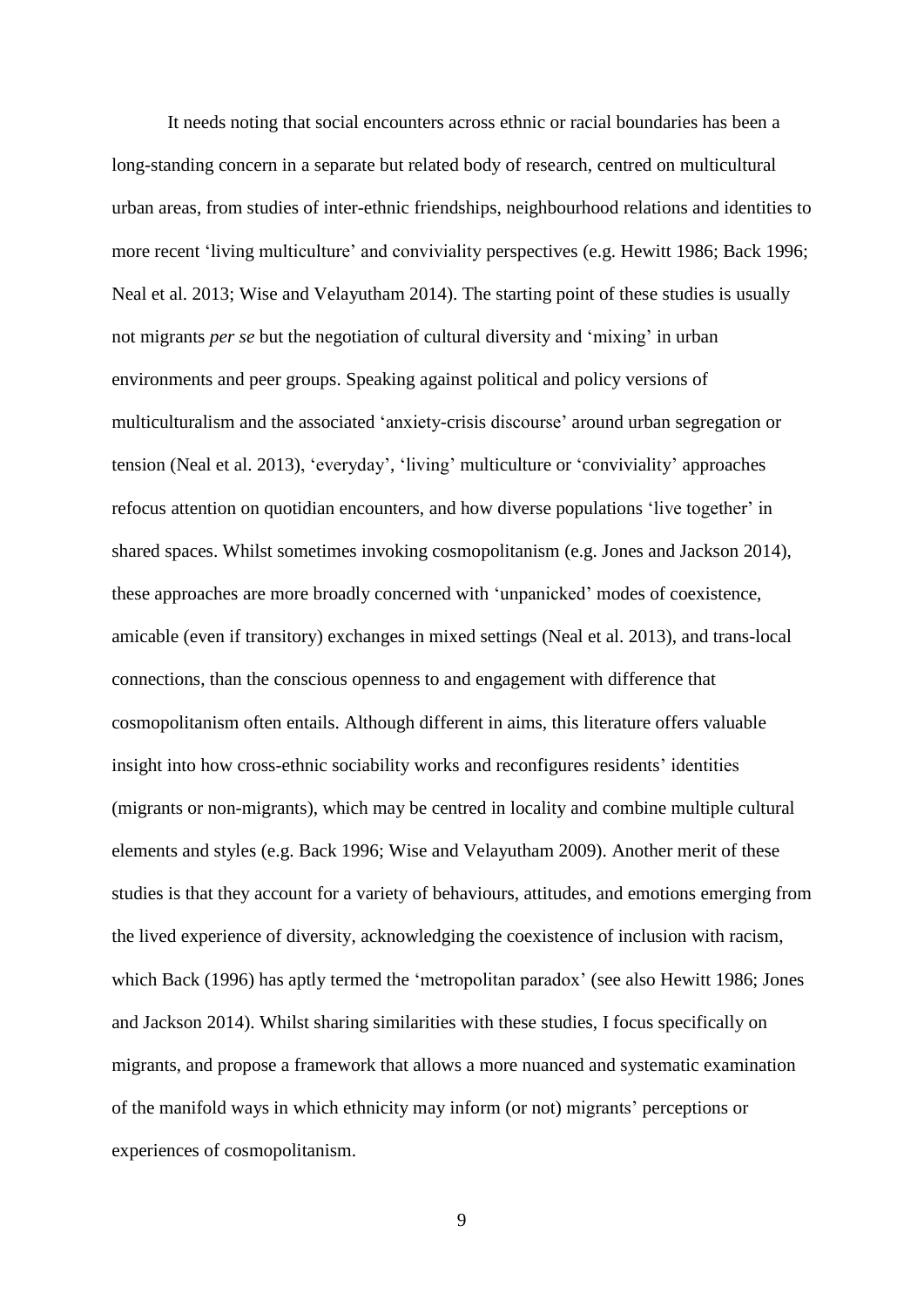#### **Migrants' ethnic and non-ethnic lenses to cosmopolitan relationships**

In examining migrants' everyday cosmopolitanism, I draw on critical approaches to ethnicity that shift attention away from ethnic groups as 'given building blocks of society' (Wimmer 2013: 32) towards ethnicised discourses, practices, and boundaries. Instead of something that individuals or groups possess, ethnicity is understood here as a 'way of seeing, a way of talking, a way of acting' (Brubaker et al. 2006: 207), which contributes to the making or unmaking of ethnic boundaries (Wimmer 2013). Without taking its meaning and importance for granted, this approach focuses on how ethnicity 'works' in everyday experience, including how it is invoked, performed or obscured in daily interactions, how it informs individuals' narratives, decisions or preferences (Brubaker et al. 2006). It does not reduce ethnicity to a form of identity or a 'self-subsistent domain' that coexists with the cosmopolitan (Brubaker et al. 2006: 15; Moroşanu 2013; see also Skey 2013, for a similar approach to ethnicity in studying 'ethnic majority''s engagements with 'Others') but helps capture a much wider range of ways in which ethnicity informs everyday cosmopolitanism, often missed in current research on migrants. Instead of simply celebrating or downplaying ethnicity, this approach helps uncover *how* ethnicity may aid but also fragment cosmopolitan openness, from different actors' perspective. This enables a more nuanced and dynamic understanding of everyday cosmopolitanism, which may reinforce or blur ethnic categories and boundaries (Lamont and Aksartova 2002; Wimmer 2013).

In his article 'Ethnicity without groups', Brubaker (2002) uses the language of ethnicity to frame the discussion of ethnic, racial, and national categories or phenomena, and develops a similar approach to them. Furthermore, Wimmer treats ethnicity as encompassing the subtypes of 'race' or nationhood, depending on the specific similarities perceived to define a collective (e.g. phenotypical) or the presence of state-related aspirations therein (for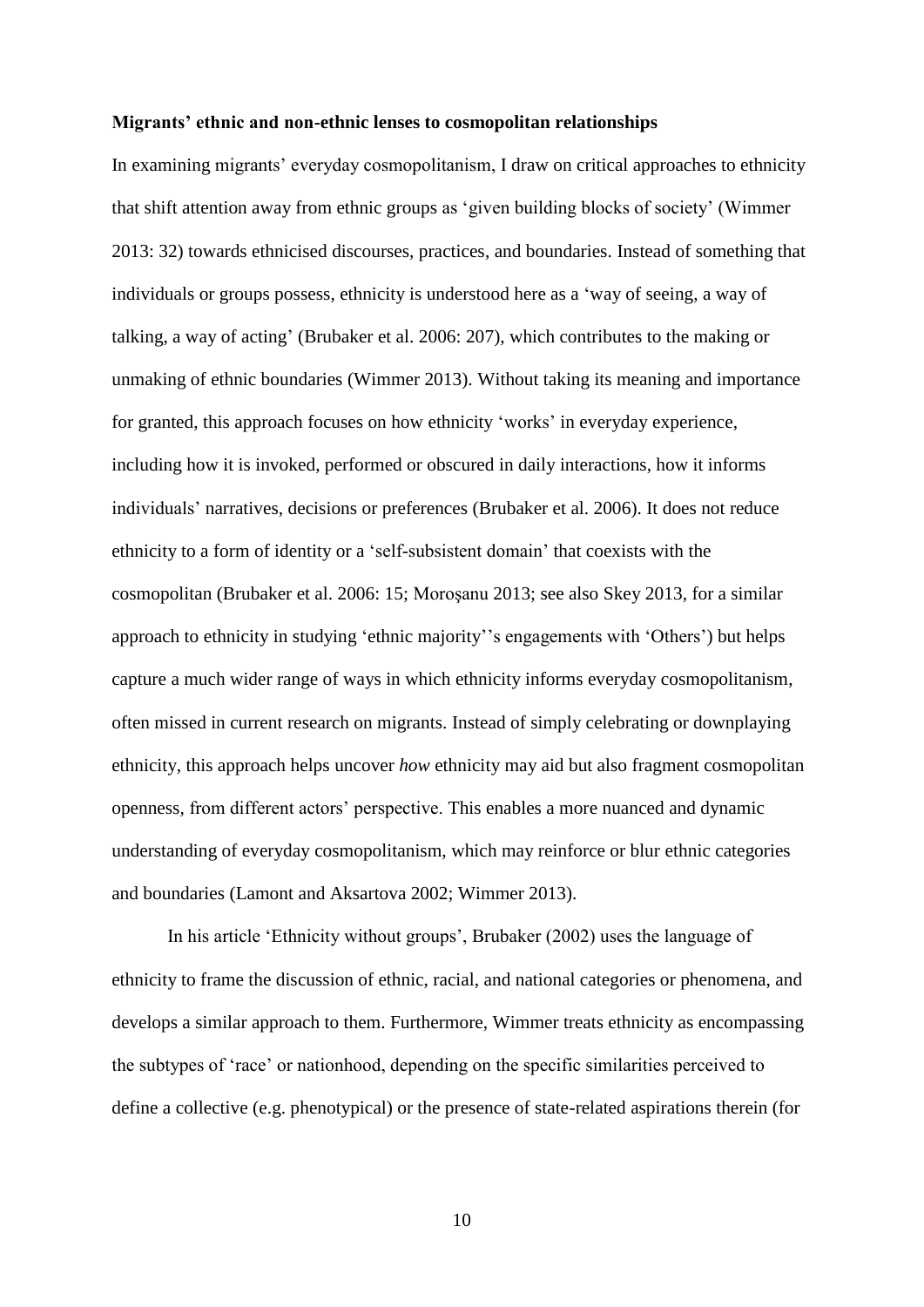a detailed discussion, see 2013: 7-10). Ethnicity is used here in a similarly 'broad' sense, and alternated with its cognates, where relevant, as also common in migration research.

Instead of abandoning the 'ethnic lens' (Glick Schiller et al. 2006) in researching migrants, I thus contend that we are better off focusing on how migrants themselves use ethnic or non-ethnic lenses in their cosmopolitan endeavours, and the outcomes of their interpretations and experiences. This involves paying attention to when and how different participants see cosmopolitan relations in ethnic terms, how they invoke ethnic categories or symbols, claim or assign ethnic identities but also how these are challenged in favour of alternative (non-ethnic) forms of social organisation or categorisation (Brubaker 2002: 175, 183; Wimmer 2013).

To avoid privileging either ethnic or non-ethnic aspects of cosmopolitan encounters, and capture ethnicity's 'empirical variation' (Wimmer 2013) therein, I thus propose a more systematic examination of how ethnicity informs everyday cosmopolitanism<sup>1</sup>, along three broad types of relationship: (1) mutual reinforcement, whereby ethnicity works to facilitate and enrich cosmopolitan encounters; (2) tension, whereby ethnicity figures as a practical or imagined constraint to cosmopolitan ties; and (3) indifference*,* where ethnicity and ethnic difference are made irrelevant in accounts of cosmopolitan ties. Whilst certainly not exhaustive, this framework enables a more nuanced and balanced assessment of ethnicity's multiple roles and manifestations in narratives of cosmopolitan socialisation, including those perceived to undermine cosmopolitanism, which have received less critical attention in migration research.

In the following sections, I illustrate these three types of relationship with examples from empirical studies on migrants' everyday cosmopolitanism, including my research on Romanians in London. This was based on in-depth interviews with 40 migrants in high- and lower-skilled occupations conducted during 2008-2010. Romania's 2007 accession to the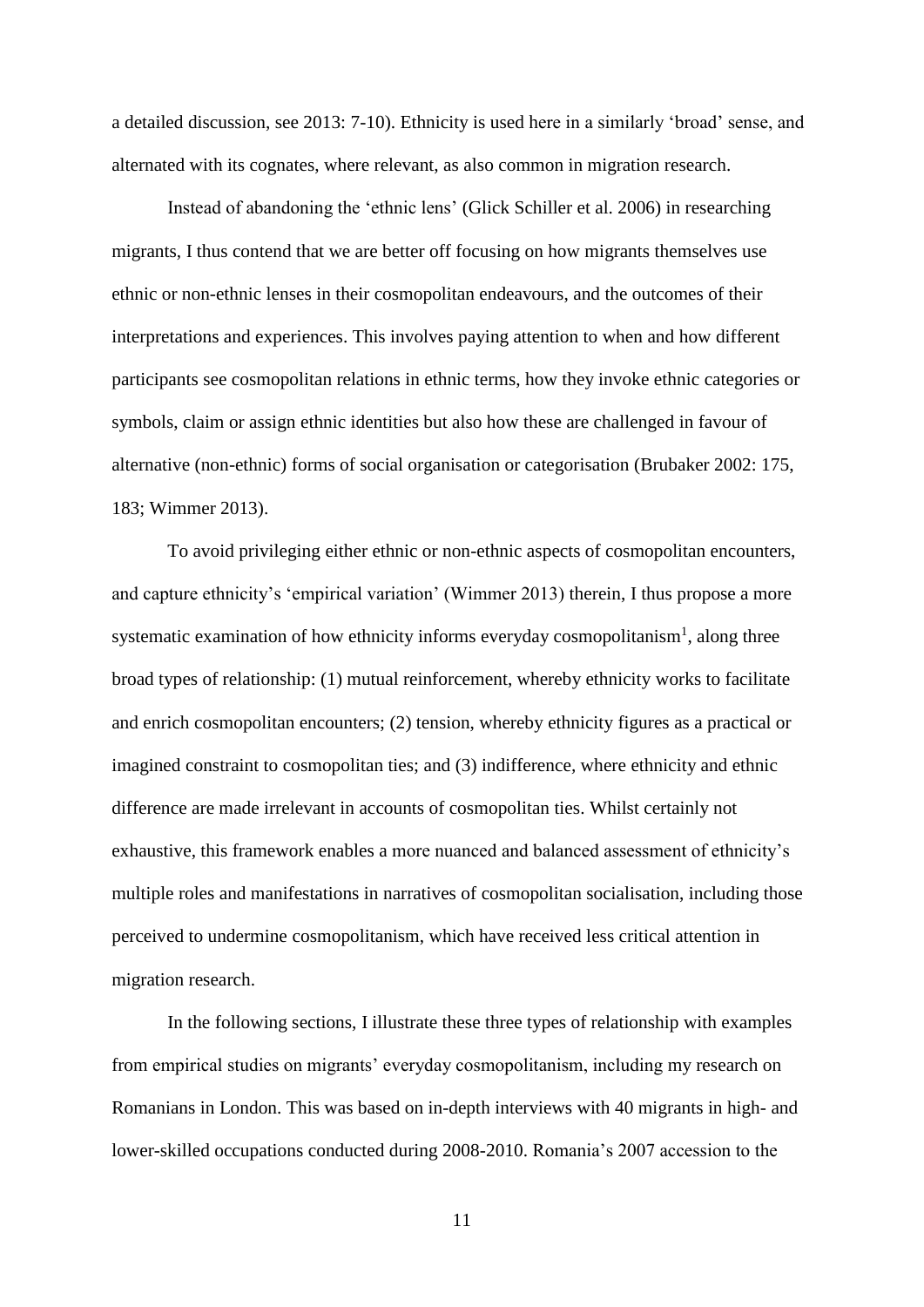European Union made it possible for many of these mostly young, urban, and educated migrants to pursue work, study, and lifestyle opportunities in Britain, despite ongoing work restrictions (lifted in 2014) and an increasingly negative rhetoric about Romanian (and other East European) migrants in the UK (Moroşanu and Fox 2013: 441-442). My research examined the different social relations developed or maintained by migrants and how ethnicity informed them, providing valuable insight into how cross-ethnic affiliations are imagined or experienced, in relation to other types of ties (for further information on the study, see Moroşanu 2013). Alongside my participants' narratives, I draw on various studies of everyday cosmopolitanism to develop more general tools for examining the multiple ways in which cosmopolitan aims and practices may become ethnicised or not.

The analysis presented here, drawing mostly on interview data, focuses on how ethnicity matters in migrants' own experience or perception of cosmopolitan encounters. Whilst such accounts of cosmopolitan socialisation or aspirations offer insight into the manifold ways in which participants become 'active producers' (Fox and Miller-Idriss 2008) of ethnicised or non-ethnicised versions of cosmopolitanism, they may not necessarily tell us about the 'reality' of cultural forms emerging from mixed interactions, which can combine influences from the many places and people encountered, and challenge ideas of bounded, homogenous ethnic groups and practices (cf. Back 1996). Alternative methodological tools, such as longitudinal and observational, attentive to the nuances and rhythms of everyday life and interactions, may paint a different picture of how various ethnic elements combine to constitute cosmopolitan practices. Nevertheless, participants' discourses and interpretations remain a pertinent site for examining the role of ethnicity in cosmopolitan encounters in their own right, with tangible consequences, for example, in terms of reproducing particular views of the social world, guiding individuals' choices or behaviour towards others.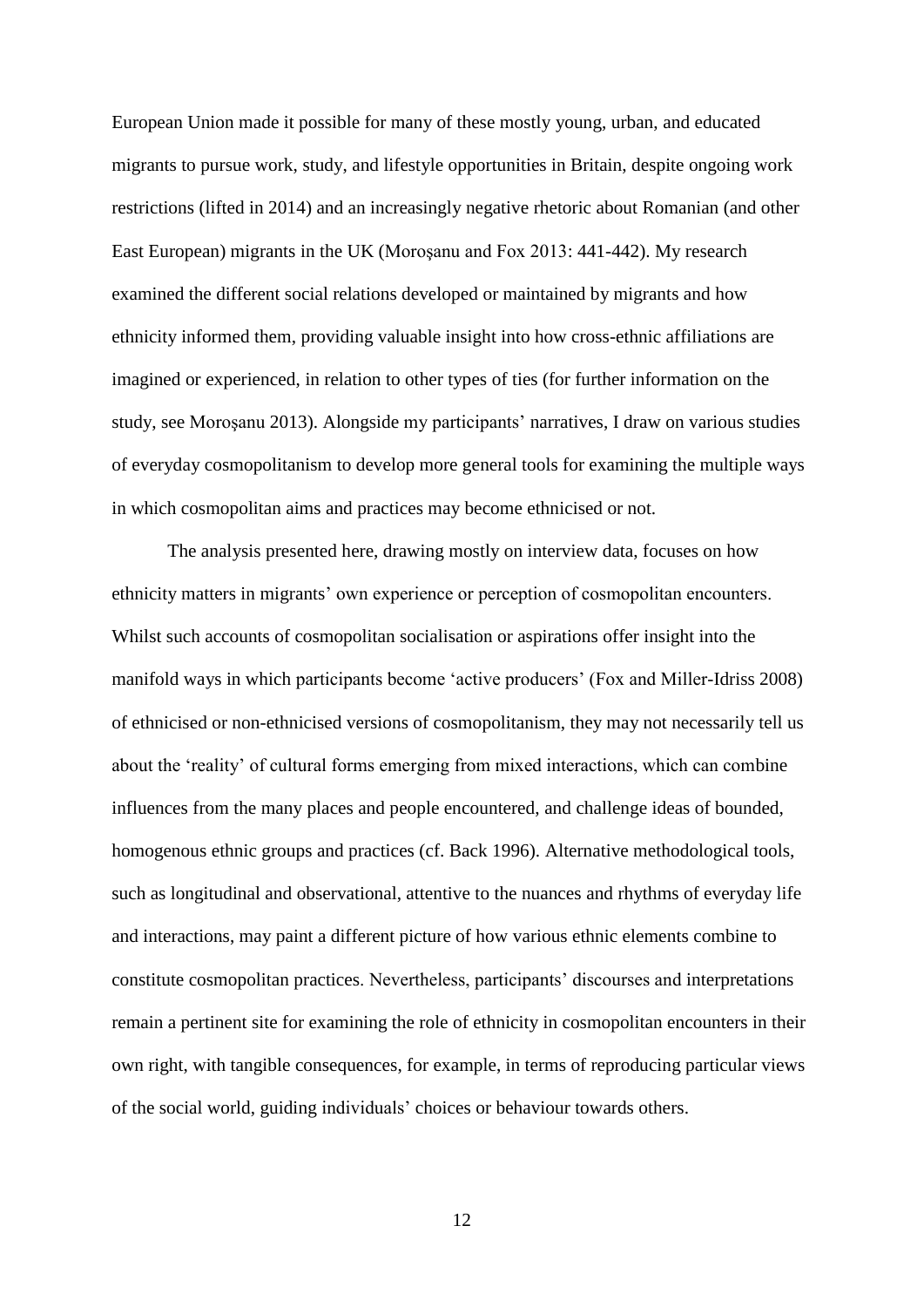#### *Celebrating ethnic difference*

In exploring the presence or absence of ethnicity in everyday cosmopolitanism, I focus on migrants' more sustained social relationships, ranging from working relations to more intimate family and friendship bonds. Casual encounters in public spaces may offer important snapshots of cosmopolitan sociability but do not necessarily allow an appreciation of the nature and dynamics of cosmopolitanism within participants' wider network and interactions, including close relations.

Traditional migration research has trained us to expect manifestations of ethnicity in contexts such as rituals and ceremonies linked to key life-course events, migrants' visits to the home-country or mundane activities ranging from preparing food and socialising to recreating a familiar and supportive environment abroad. Yet the growing literature documenting migrants' mixed interactions provides solid evidence that ethnic difference is also integral to cosmopolitan sociability. Although cosmopolitanist perspectives in one sense challenge the analytical prioritisation of ethnicity by focusing on migrants' diverse networks and interactions, empirical studies suggest that ethnicity may nonetheless crucially shape how people manage and interpret these cosmopolitan encounters. In what follows, I discuss four key contexts where ethnicity facilitates and enriches cosmopolitan ties, although not without tension or in isolation from non-ethnic factors.

First, living or working in multi-ethnic environments creates important opportunities to develop cosmopolitan skills and knowledge, which may range from language and communication skills to professional and country-specific knowledge. For example, Kothari (2008) notes how street traders from different countries in Barcelona develop forms of 'camaraderie on the street', learning from each other about coping with insecurity and conducting their precarious business. Although shared migration circumstances are crucial in uniting these migrants, ethnicity often becomes prominent in their everyday interactions and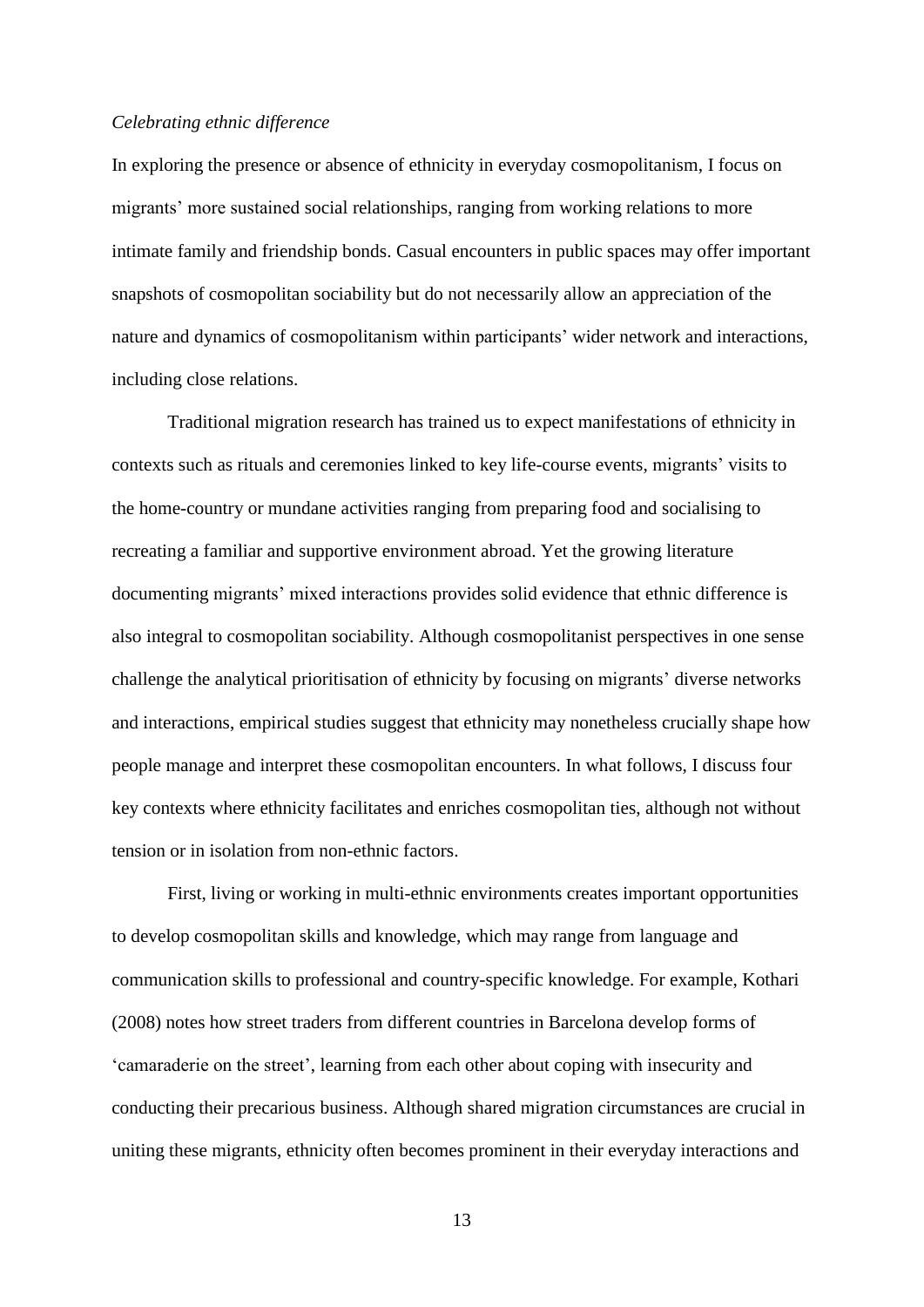trading strategies, adapted to their clients' origin ('Spanish' or 'English') or learned from particular 'groups', such as the 'Senegalese experts [who] really know how to sell' (Kothari 2008: 508). This echoes accounts of business transactions conducted in 'super-diverse' urban areas highlighting how language skills, ethnic materials or national symbols may be used to establish good relationships across ethnic boundaries. For example, in Wessendorf's (2014) study of Hackney, a South Asian butcher, who had lived in Ghana, addressed his Ghanaian customers in their native language and displayed a Ghanaian flag next to his stall, whilst a Turkish shop owner learned various Polish words and stocked Polish products, in his efforts to adapt to his new clientele.

Such ethnicised competences or exchanges are not limited to precarious work environments (Kothari 2008; Werbner 1999; Datta 2009). Professional migrants' narratives also offer ample evidence of the highly ethnicised (or nationalised) way in which workplace interactions are perceived. Research on French professionals in London highlights frequent comparisons between the 'French' and 'English' (or 'Anglo-Saxon') way of conduct and doing business, and how these otherwise versed cosmopolitans managed the challenges of working in London, combining 'French' traits perceived as advantageous with adaptations to the 'local' culture (Mulholland and Ryan 2014; see also Favell 2008). Interactions in multiethnic work environments are thus often seen through an ethnic lens by migrants themselves, who offer ethnicised interpretations of difference, and the competences they develop and employ in navigating it.

Second, alongside work interactions, cultural events, such as ethnic festivals and celebrations organised by local authorities, schools or other institutions, create important opportunities for 'mixing' through the explicit celebration of ethnic difference. Studying middle-class families in Silicon Valley, Horst (2015) analyses a festival organised by a multiethnic school, which emphasised its diversity by displaying elements that reflected students'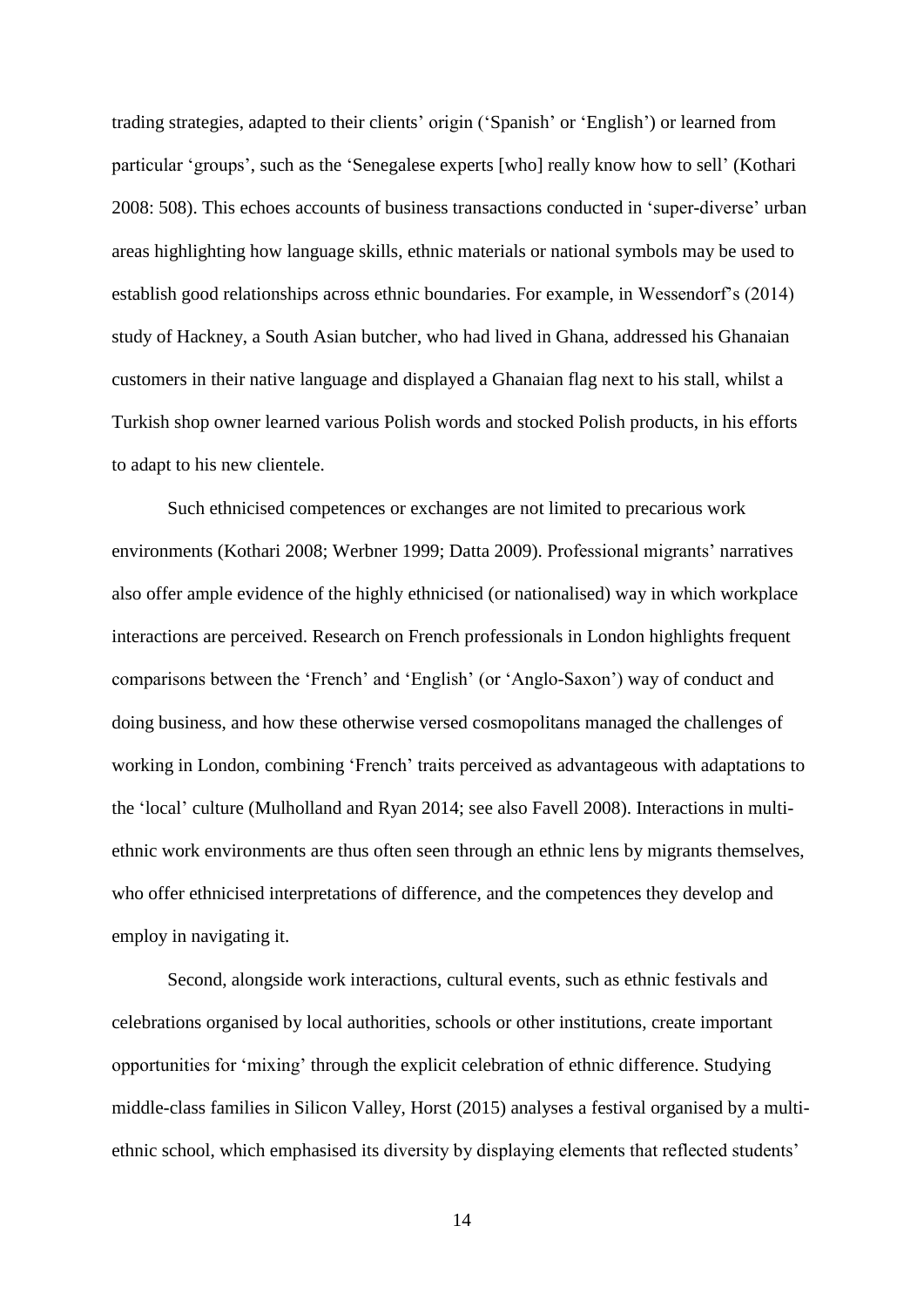different backgrounds, including traditional food, flags or clothing. Whilst the attendees discussed a variety of topics, from school- and work-related matters to hobbies, visits to one's home-country or other places abroad, they specifically praised the school's diversity and cosmopolitan character. Ethnic or national difference was by no means omnipresent but its importance in organising and negotiating cosmopolitan encounters was undisputable.

Similar events define the experience of international students, whose socialisation is often facilitated via ethnically-themed parties organised by institutional representatives or at their own initiative (Moroşanu 2013; Jones 2013). For example, the Romanian students I interviewed in London often recalled contributing to events for international students, by showcasing elements of Romanian culture, from traditional food and clothing to architectural or landscape highlights. Whilst these events are not only narrated through an ethnic lens, ethnicity figured as an important pretext and ingredient of socialisation (Moroşanu 2013).

Such events provide opportunities for migrants to perform as well as consume ethnicity (Fox and Miller-Idriss 2008). If the accumulation of ethnic symbols and ethnicised performance may engender moments of ethnic solidarity in intra-ethnic settings (Fox and Miller-Idriss 2008: 545-546), in inter-ethnic interactions they serve to facilitate cosmopolitan learning and sociability. As I argued elsewhere (Moroşanu 2013), although such ethnicallymarked events do not necessarily signal persisting ethnic identities, they do refocus attention on ethnic difference, often stereotypically presented, and thus reinforce, instead of dismantle, the logic of distinct 'ethnic groups' and boundaries.

Third, whilst ethnicity serves as a principle of organisation in the events described above, everyday socialisation in informal settings may provide additional occasions for invoking ethnicity in ways that illustrate openness to engaging with the 'Other' (Hannerz 1990). Răzvan, a 33-year-old Romanian construction worker I interviewed in London, often invited over English and New Zealander work colleagues, and took pride in serving them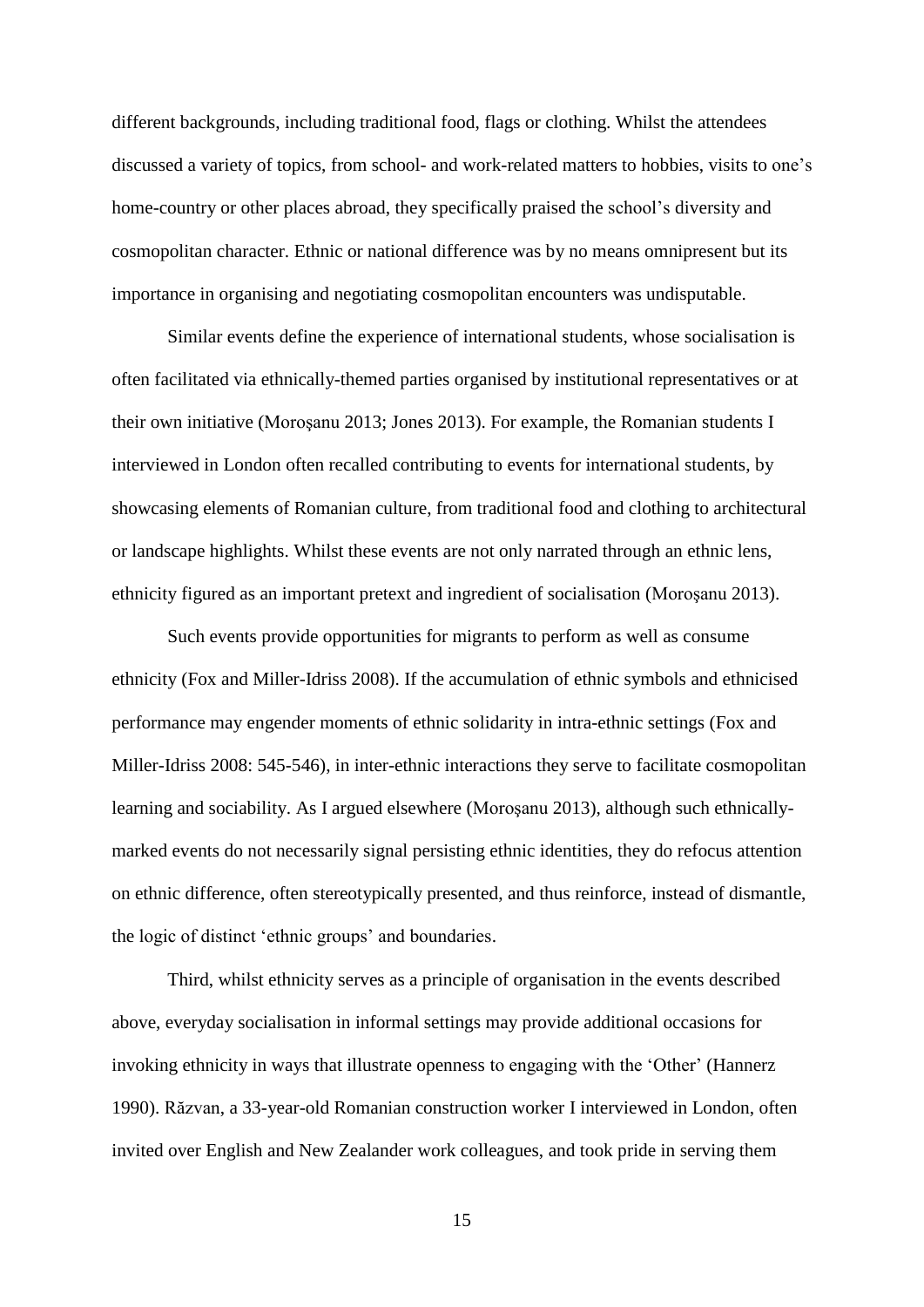Romanian specialties of which they 'couldn't get enough' (Moroşanu 2011). Similar 'cultural exchanges' emerged in many participants' accounts of socialising with friends from different countries, who relished opportunities to share information about one's place of origin, language, music, cuisine, and other markers of 'difference' (Moroşanu 2013; Jones 2013). Some expressed enthusiasm about the effervescent 'nature' of Latin Americans they befriended or preferred the 'French' or 'Italian' culture of dining out.

Close relationships constitute a fourth key site for routine exchanges of and learning about ethnic difference. An eloquent example is provided by Nicoleta, a Romanian lawyer in London, who had initially migrated to Canada, and valued living abroad as a way of 'gaining, seeing much more, having a different kind of exposure and… multicultural experience'. Although Nicoleta did not feel 'culturally tied' to Romania, express a Romanian identity or have the 'reflex of... searching for [Romanians]' (Morosanu 2011), her 'cultural heritage' occupied an important place in her 'very personal relationships', for example, with her non-Romanian partner, who often became her ethnic 'confidant': 'I will always tell him how we say this in Romanian and I'll try to translate or explain, or this saying… my references will still be to this'. These were, for Nicoleta, 'things you have because you learned them and were born with them', and importantly, if not permanently, shaped her close relationships.

Such examples illustrate the multiple ways in which ethnicity may facilitate cosmopolitan sociability, from the strategic deployment of language skills and cultural knowledge to get by and conduct business transactions in multi-diverse workplaces to the performance, consumption or sharing of ethnic or national elements at themed events or in more informal interactions involving international friendship networks and partnerships. As Fox and Miller-Idriss (2008: 552) argue, what in some contexts counts as evidence of ethnic identity may be invoked or consumed in others in ways that signal cosmopolitanism. Whilst such 'cultural exchanges', as one of my interviewees called them, are positively perceived by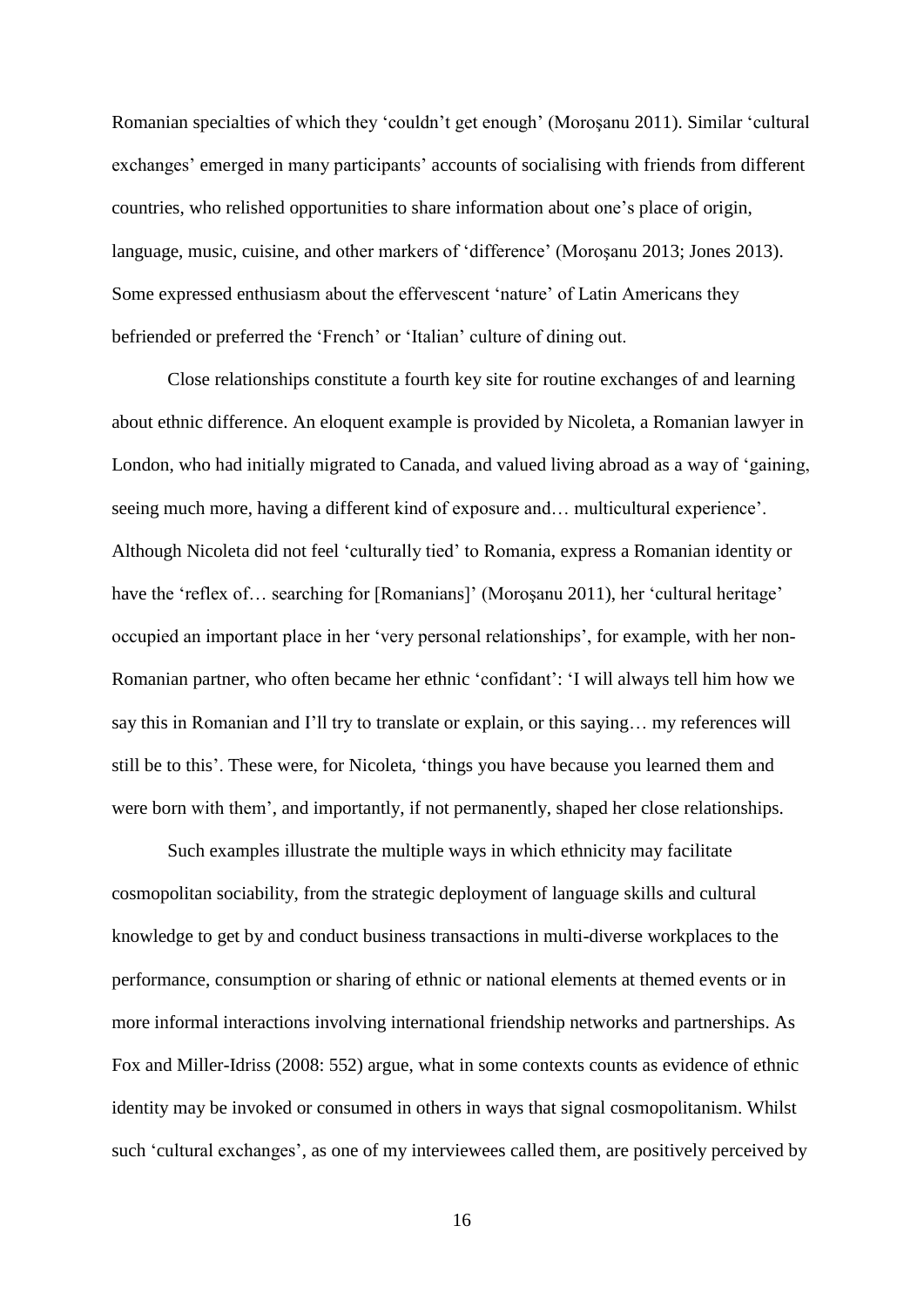participants, reflecting openness towards diversity, we need to remain alert to the widespread reliance on stereotypical representations, which inadvertently project a view of the world 'partition[ed]… into discrete ethnocultural units' (Fox and Miller-Idriss 2008: 540), possibly at odds with ordinary people's mixed cultural practices. Furthermore, as I show next, celebratory accounts of difference may alternate with more critical assessments.

#### *Ethnicity as a barrier to cosmopolitan sociability*

In an effort to acknowledge the continued relevance of ethnic and related divisions, scholars of everyday cosmopolitanism often emphasise its 'rootedness', and the potential coexistence of ethnic and cosmopolitan sensibilities (Glick Schiller et al. 2011; Amit 2015). Nevertheless, for some migrants, becoming cosmopolitan may appear incompatible with maintaining ethnic ties and identities. The same contexts and events that enable ethnic exchanges and celebration for some may be differently perceived by others, challenging the treatment of ethnicity as a distinct form of identity and solidarity that can be easily combined with its cosmopolitan counterparts.

This is vividly illustrated by various migrants' aspirations for cosmopolitan sociability, which prompt avoidance of coethnics, following ethnic traditions or claiming ethnic belonging, and deriding those who take that route (Moroşanu 2013; Jones 2013; see also Gruner-Domic 2011). A telling example is that of Ioana, a Romanian consultant I interviewed in London, who displayed 'cosmopolitan' curiosity and enthusiasm about London's 'diverse, international environment, […] where even after almost ten years [you] discovered new things, new customs, new places, new events, interesting people'. Yet, for Ioana, becoming part of London's cosmopolitan world did not easily go hand in hand with maintaining Romanian connections and a Romanian identity. Conversely, she was quite adamant that she was 'simply not interested in knowing Romanians' abroad, and sought to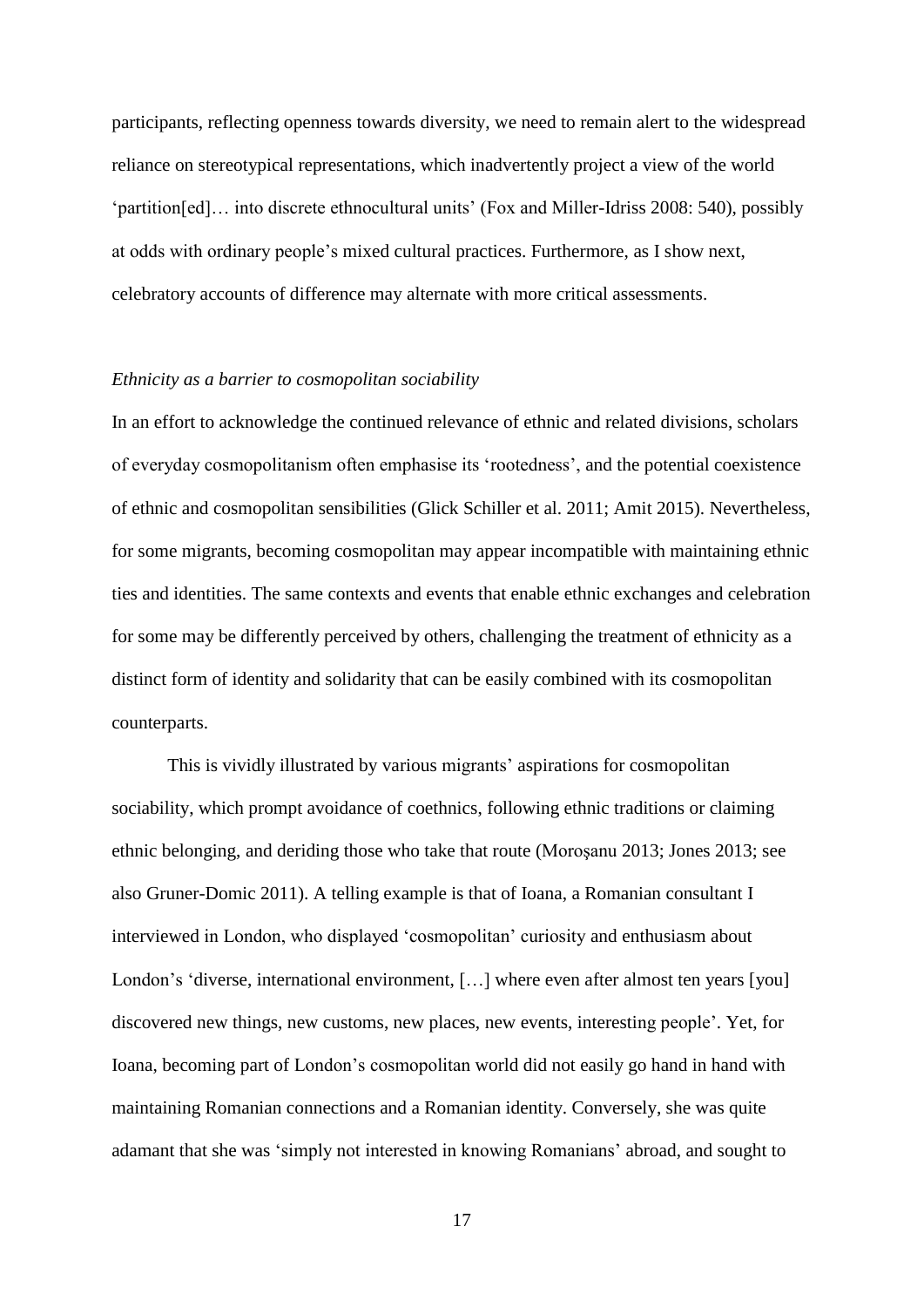'get rid of Romania, all things Romanian, and avoid continuing the same traditions and cultural bullshit [she] was running away from' (Moroşanu 2011).

Ioana's case is perhaps extreme but not unique. Various other Romanians in London claimed they avoided fellow Romanians, looking instead for new experiences and relationships, which partly stimulated their migration decision (Moroşanu 2013). This perceived incompatibility is echoed by one of Gruner-Domic's Latin Americans working in Berlin's arts sector, who thought it was 'not sensible to stay with your ethnic community. "For that you could stay at home"' (2011: 477). In the London context, Polish migrants expressed similar criticism towards those who 'stay in a ghetto' and 'don't have any contacts with non-Poles' (Ryan 2011: 714). Some of the Tamil students in the UK interviewed by Jones (2013: 424-425) aspiring to become cosmopolitan deliberately sought non-coethnic friends and spoke disparagingly about those who socialised in mono-ethnic circles. For many other migrants, living abroad was a 'liberating' experience, allowing them to 'break off' from the norms of home societies and develop openness towards other cultures, instead of retreating amongst their 'own' (Favell 2008; Kennedy 2010). These examples reinforce the salience of ethnicity (or nationhood), yet as a perceived impediment to cosmopolitan sociability.

Furthermore, ethnic ties may be not just an imagined but also practical constraint in cross-ethnic interactions. Răzvan, the Romanian construction worker introduced earlier, provides a powerful illustration of how ethnic difference may suddenly fragment cosmopolitan sociability in particular social configurations, informing decisions about organising future events. Răzvan generally took pride in his good working relations with colleagues from different countries, and did not hesitate to invite them to his home, along with Romanian friends and acquaintances. His initial openness, however, turned into more careful considerations about 'mixing', following his daughter's birthday party, where the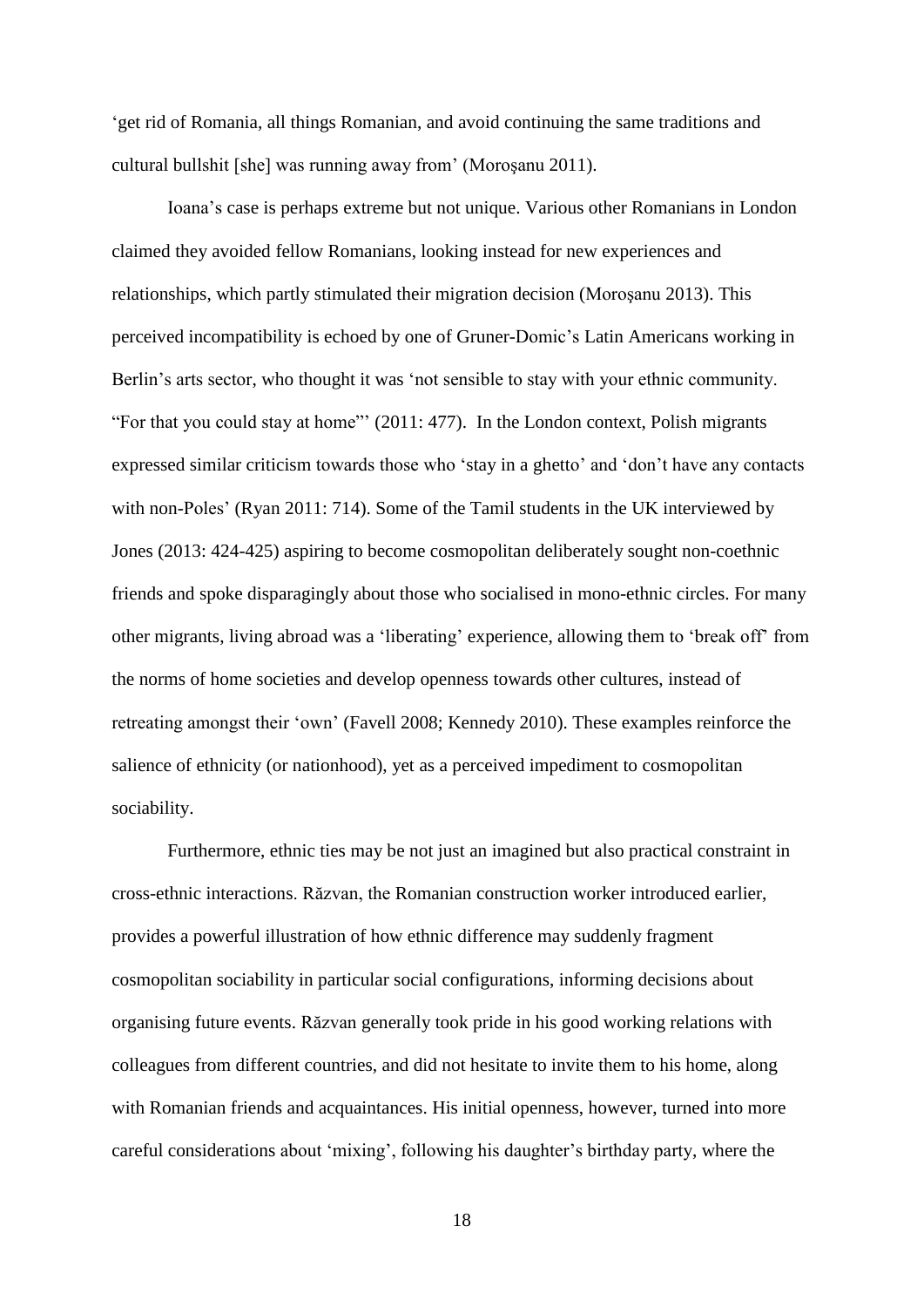majority of invitees were Romanian, and Romanian became the dominant language of conversation, implicitly marginalising non-Romanian speakers such as their landlady, who decided to leave:

'Because most of us were Romanian and speak Romanian… of course, you do speak English too, out of respect but you can't cope. I was busy with the barbecue, [my wife] with preparing other things, so we couldn't translate [the conversation] and she felt uncomfortable and eventually decided to leave, asking to take her food to go'.

This example shows how ethnic boundaries may be spontaneously redrawn in mixed interaction. Whilst the hosts displayed cosmopolitan openness, language skills and the ethnic composition of the event worked to fragment it, echoing Amit and Barber's point that one's cosmopolitan aspirations depend on '*other* willing partners to join […] in working out a set of measures for enacting that engagement' (2015: 546). Răzvan's initial openness subsequently turned into ethnicised choices about whom could be 'mixed' or not when organising a social event. Cross-ethnic interactions worked well when the invitees were non-Romanian. At Romanian-dominated reunions, however, Răzvan later avoided inviting non-Romanians, to prevent experiences of marginalisation. Unsuccessful experiences of mixing thus had wider implications, showing how occasions for cosmopolitan sociability may revive perceptions of bounded ethnic groups and incompatibility between intra- and inter-ethnic ties.

Apart from ethnic ties and language, which can become a practical or imagined constraint to cosmopolitan sociability, enthusiasm and curiosity about (others') ethnic difference themselves may ironically cause negative feelings amongst those at the receiving end. Whilst some migrants enjoy performing ethnicity and sharing ethnic or national materials in mixed interactions, as seen in Răzvan's or Nicoleta's case, others respond to such cosmopolitan curiosity directed towards themselves with bewilderment or fatigue. Some migrants I interviewed struggled to recommend 'Romanian' food or music when prompted by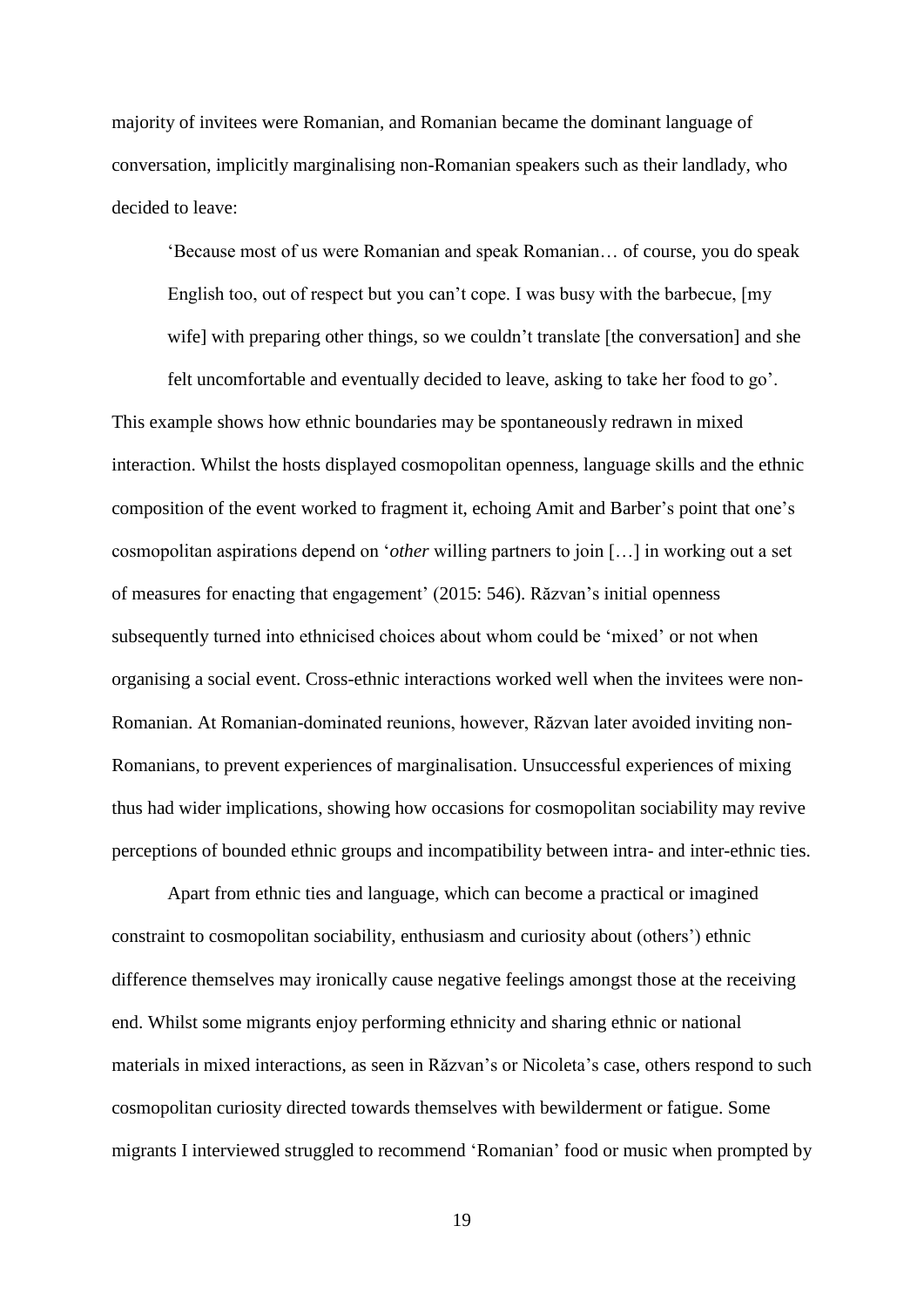their international friends, whereas Ioana, the consultant introduced earlier, expressed fatigue at her Portuguese partner's insistence to visit traditional Romanian restaurants and sample Romanian food when they travelled to Romania. Ioana's own cosmopolitan aspirations and eagerness to experiment with different cultures did not necessarily mean she was prepared to reciprocate, and facilitate others' cosmopolitan pursuits oriented towards her own heritage. Becoming cosmopolitan meant for her pursuing new experiences and relationships, rather than doing things 'Romanian'. Others' curiosity about Romania inadvertently imposed on her a Romanian identity, which conflicted with her 'cosmopolitan self-fashioning' project (Plage et al. 2016: 15). If cosmopolitanism is sometimes understood not simply in terms of 'openness to new experiences' but also the transformation emerging thereof (Plage et al. 2016: 12), Ioana's case ironically shows how some's openness towards difference and aspirations for self-transformation may unintentionally preclude similar cosmopolitan projects amongst those at the receiving end of cross-ethnic encounters.

Exploring how cosmopolitanism works in practice in more sustained social relationships can thus highlight ethnicity in less celebratory yet still powerful ways. Cosmopolitan aspirations and encounters may lead to avoidance of ethnic ties and identities, redraw ethnic divisions, or ethnicise identities in unforeseen and sometimes frustrating ways for those at the receiving end. Ethnic difference is thus not only an important facilitator of cosmopolitan sociability but also a perceived source of tension, fragmenting mixed interactions and revealing the potentially conflictive nature of 'rooted' cosmopolitanism in practice. A nuanced view of everyday cosmopolitanism needs to remain sensitive to the struggles some face in negotiating diverse affiliations, and the importance of ethnicity therein, which may or may not be recognised as such by participants themselves.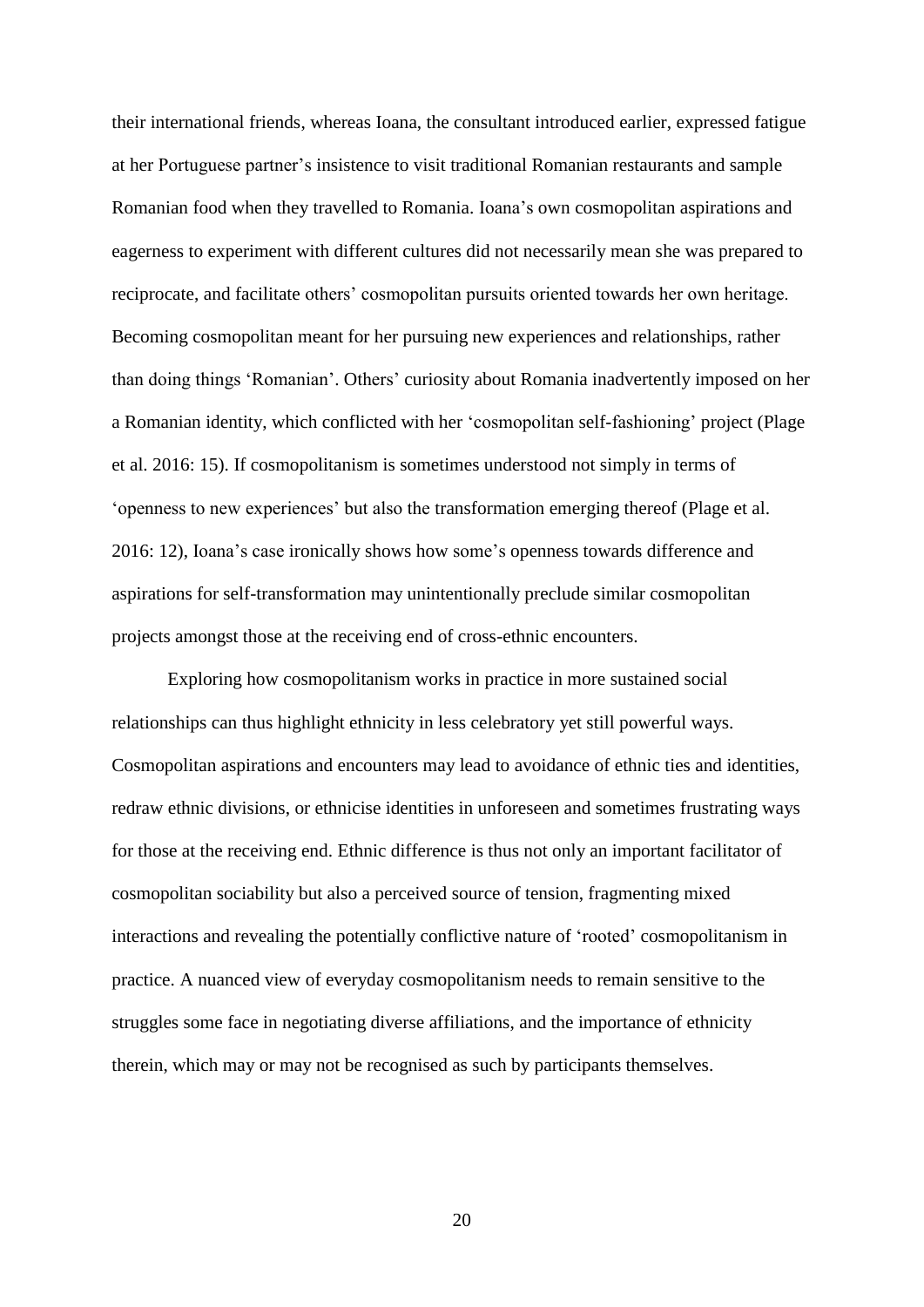#### *The indifference to difference*

The previous sections exemplified the varied roles ethnicity may play in cosmopolitan encounters, being invoked, consumed, performed or imposed on others in positively or negatively-perceived ways. Yet paying exclusive attention to moments of ethnicised celebration or tension assumes that ethnic difference is always central in migrants' diverse interactions (Glick Schiller and Çağlar 2016: 18), ignoring instances when migrants exhibit indifference to ethnic and related divisions. Whereas 'forgetting' ethnicity may pave the way to cosmopolitan sociability around non-ethnic commonalities, it is the *critical* indifference to ethnic difference that reveals a new face of cosmopolitan openness, which questions its 'rootedness', yet from a different perspective than discussed in the previous section.

Research conducted in multi-ethnic urban settings cautions against taking the importance of ethnicity for granted in everyday life. As Brubaker and his colleagues (2006) found in their study of 'everyday ethnicity' in a Hungarian-Romanian Transylvanian town, people's concerns about getting by or getting ahead are commonly framed in economic, educational or generational terms. Residents' perceptions of their local area may similarly be non-ethnically-marked. Focusing on Swiss immigrant neighbourhoods, Wimmer (2013) observed that a preoccupation with maintaining 'order' informed distinctions between new and established residents, overriding ethnic boundaries and categorisation. More generally, although ethnicity may be a conspicuous feature of life, inhabitants of places where 'everyone comes from elsewhere' may be so accustomed to diversity that they rarely pay attention to it, as Wessendorf (2014) found in Hackney, where socio-economic difference proved more important.

Wessendorf's study is part of the growing research on urban 'super-diversity', which seeks to capture the multitude of 'variables surrounding migration patterns, and – significantly – their interlinkages' (Meissner and Vertovec 2015: 542). Instead of prioritising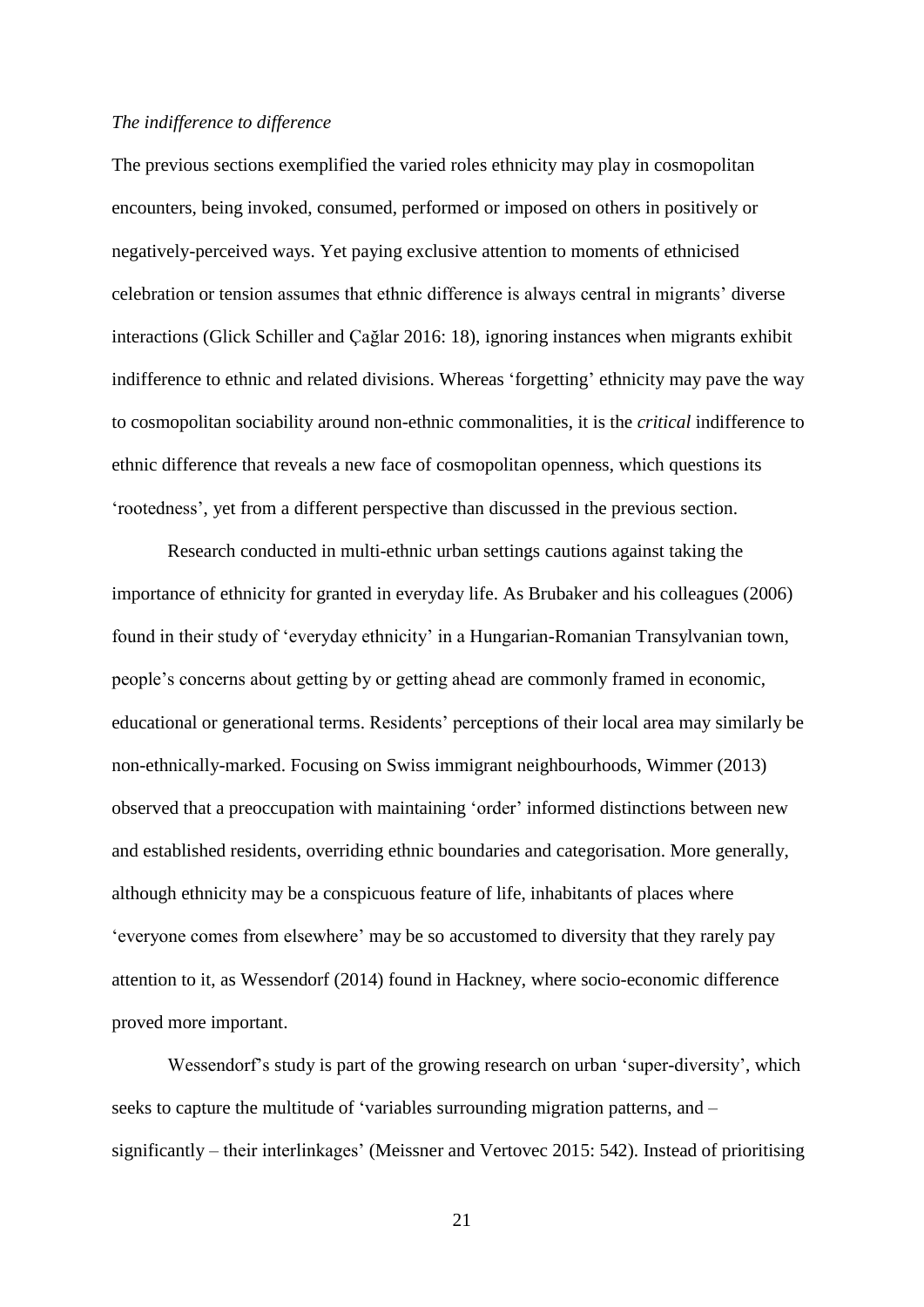ethnic difference, this concept introduced by Vertovec (2007) underscores the complexity of diversity produced by migration, and the varied non-ethnic factors (e.g. legal status, education) that simultaneously shape migrants' social interactions. Alongside the previous examples, super-diversity studies remind us that ethnicity may 'disappear' in inter-ethnic encounters. However, this potential indifference to ethnic difference in 'super-diverse' contexts does not necessarily mean they are devoid of tension or thriving sites of cosmopolitanism (Wessendorf 2014: 73; Jones and Jackson 2014). Finding common ground across ethnic boundaries and/or critical reflection on ethnic identities and divisions more aptly reflect cosmopolitan sociability.

Contrary to the literature that celebrates ethnic difference and the development of inter-cultural competences, an alternative approach to everyday cosmopolitanism thus focuses on 'domains of commonality' (Glick Schiller and Çağlar 2016: 18) that unite individuals beyond ethnic and related divides (see Glick Schiller et al. 2011). Various studies document forms of solidarity emerging from shared socio-economic status, occupation, lifestyle or interests, which override ethnic or national differences. Shifting attention away from the 'primacy of difference' in the analysis of mixed spaces and relationships, Glick Schiller and Çağlar (2016) illustrate how shared precariousness in the workplace brings together people of different backgrounds. Various Romanians I interviewed similarly noted how economic hardship or vulnerability made them empathise with similarly-placed migrants (Moroşanu 2013). Whilst their white Europeanness enabled many to rhetorically deny discrimination and claim a privileged racial status in Britain (Fox et al. 2015), it did not necessarily bring them socially close to the British. Alongside the negative public discourse about Romanians (and other East Europeans), work restrictions and low-paid employment well below migrants' qualifications contributed to a more ambiguous position, and the development of affective relationships of mutual understanding with other migrants, rather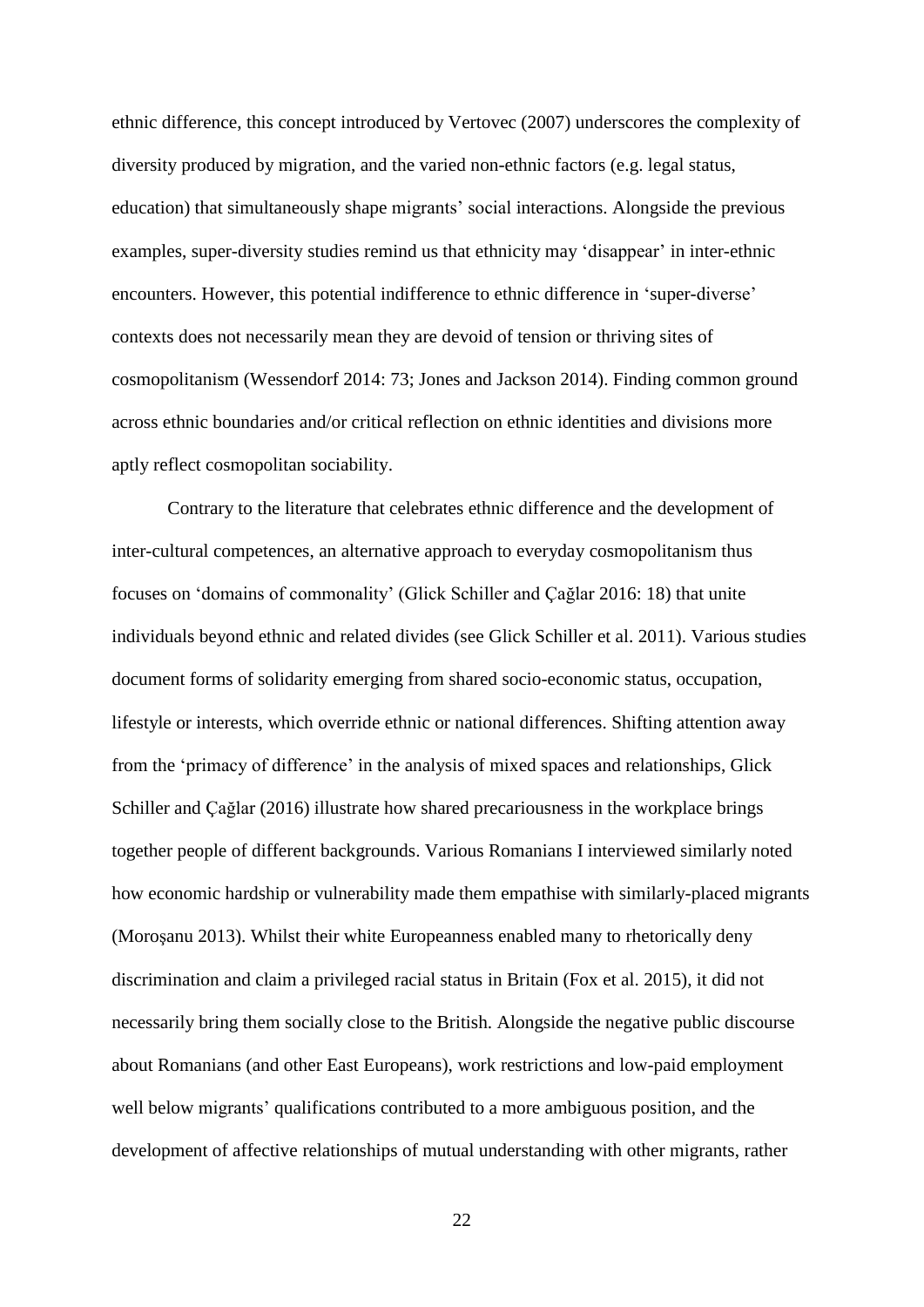than natives, particularly in the context of perceived class-based similarities (Glick Schiller and Çağlar 2016: 25).

Furthermore, cross-ethnic friendships could be founded around similar interests, lifestyles or life experiences (on Tamil students in the UK, see Jones 2013: 425). For example, Ada, an undergraduate I interviewed in London, did not befriend her work colleagues, who were older and had family commitments, but connected with other international students, based on their shared interests and experience of living in London. Commenting on adapting to a new country, Lucian, a postgraduate with considerable migration experience, described himself as a 'veteran' in such things, eagerly supporting other international students he encountered in the residence halls (Moroşanu 2011). Being a non-native or migrant more generally played a key role in uniting young migrants from different countries in London and other cities (Ryan 2011; Moroşanu 2013; Favell 2008), often against the backdrop of shared educational or professional background.

Whilst ethnicity silently loses relevance in such examples of cosmopolitan sociability amongst those who share similar experiences or concerns, another form of indifference to ethnic difference emerges in the *overt* contestation of its meaningfulness, which constitutes, for some, a fundamental aspect of cosmopolitanism (see Radice 2015: 596). Engagement with different 'Others' may lead some to problematise ascribed forms of identity and ensuing social divisions. Various Romanians I interviewed in London emphasised how living in a cosmopolitan city enabled greater openness and curiosity towards others, as well as critical reflection on one's taken-for-granted beliefs. For one student, meeting people from parts of the world little-known to her produced embarrassment but also curiosity to learn more, and awareness that her 'own perceptions were not always the most appropriate ones'. Similarly, the mobile Europeans in Manchester studied by Kennedy (2010: 477-479) saw living abroad as a transformative experience, facilitating not only the development of identities detached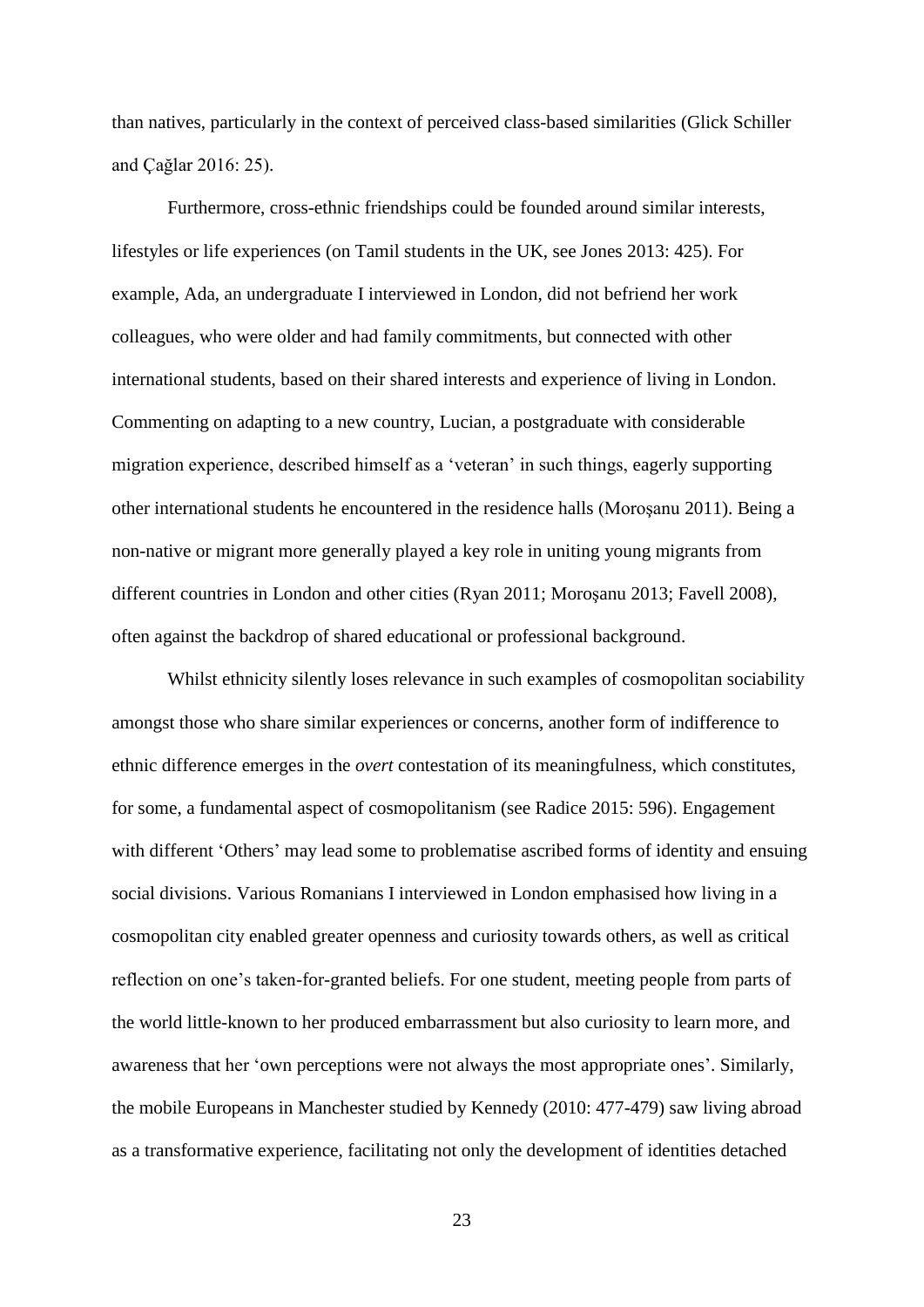from 'any single national/ethnic frame' but also critical reflection on different cultures and lifestyles, including their own (see also Delanty 2012b). Exposure to different people and cultures made them aware that 'everything is very relative', critical towards the 'parochialism at home' and prejudiced attitudes, and appreciative of alternative yet 'equally valid' lifestyles (Kennedy 2010: 479). In a neighbourhood in Malmö, Povrzanović Frykman (2016) further documents occasions when residents bond around shared values and concerns, openly countering the emphasis on ethnic background and diversity prevailing in the media and local authority discourses. Their cosmopolitan initiatives invoked human rights, environmental and social justice concerns and 'solidarities beyond national borders', explicitly declaring one's place of birth irrelevant (Povrzanović Frykman 2016: 45).

Such moments of critical reflection may be fleeting, bound to specific circumstances and 'Others', and do not negate the salience of ethnic identities in other contexts (Skey 2013). As various scholars warn, one ought to carefully examine the depth and scope of cosmopolitan inclusiveness, which may coexist with prejudice and racism. Back (1996) provides ample evidence of the fragility of cross-ethnic friendships, and the more or less subtle ways in which they are tinged by racism. Individuals may combine enthusiasm towards some forms of difference with negative feelings towards others, illustrating the ambivalence of cosmopolitanism (Skrbiš and Woodward 2007; Moroşanu and Fox 2013). Furthermore, what is warmly embraced by some can generate expressions of discomfort and profoundly negative feelings in others (Jones and Jackson 2014), showing additional limits of (unreciprocated) cosmopolitanism.

This, however, should not detract from noting that the examples above importantly illustrate a different face of cosmopolitan openness, which (momentarily) challenges rather than celebrates ethnic differences. The indifference to difference articulated in explicit, critical ways in such moments does not signal a class of cosmopolitan relationships distinct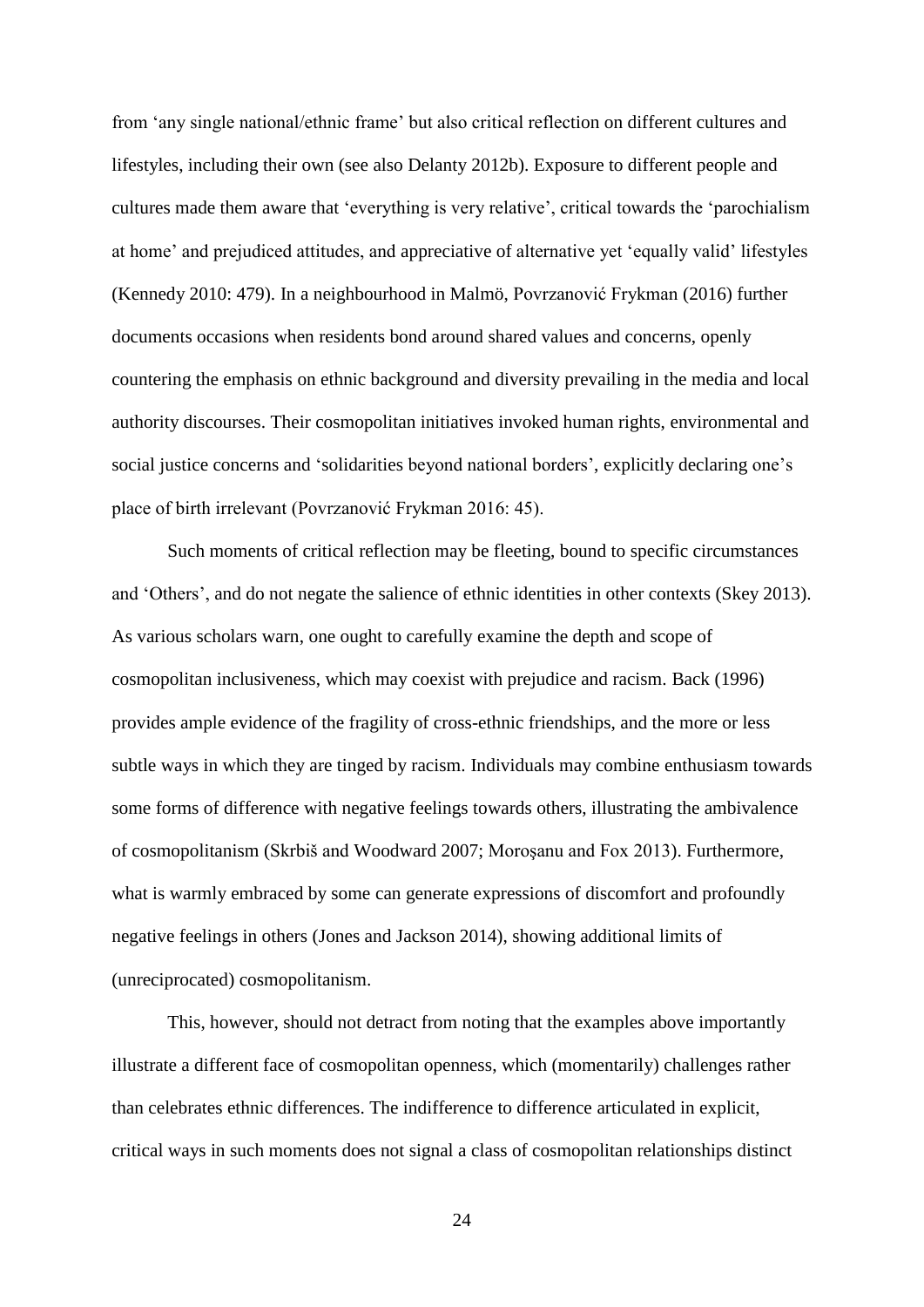from those discussed earlier. Cosmopolitan sociability may involve multiple ethnic and nonethnic layers, and a fuller understanding of it requires attention to how different actors and situations make them salient. Whether turning ethnicity up or down, some mixed encounters reveal the difficulties of achieving 'rooted' cosmopolitanism in practice.

#### **Conclusion**

This paper has critically examined studies of migrants' 'everyday' cosmopolitanism to call for a more nuanced and systematic exploration of the varied presence (or absence) of ethnicity therein. Everyday cosmopolitanism perspectives offer a promising alternative to approaches to migration that view migrants' social lives through an 'ethnic lens'. Whilst they usefully bring into focus the often-downplayed cross-ethnic ties or interactions migrants enter, these studies nonetheless fall short of providing a nuanced picture of how ethnicity may occasionally shape them. Extant research in this field tends to either emphasise engagement with ethnic difference, thus continuing to prioritise ethnicity, or highlight common interests, values, and experiences uniting individuals across ethnic or national boundaries, downplaying ethnicity in turn. The latter approach does not deny the relevance of ethnicity but tends to treat it as a distinct form of identity and solidarity that does not impede cosmopolitan aims (Moroşanu 2013).

This paper has sought to overcome this divide, and enrich our understanding of cosmopolitan sociability by starting from migrants' perspective, and proposing a more systematic approach to the varied ways in which ethnicity may facilitate, fragment but also fade in actual or imagined cosmopolitan relationships, without assuming its permanent relevance. Second, the paper problematises the notion of 'rooted' cosmopolitanism, often supported by scholars of everyday cosmopolitanism, who, despite their variable attention to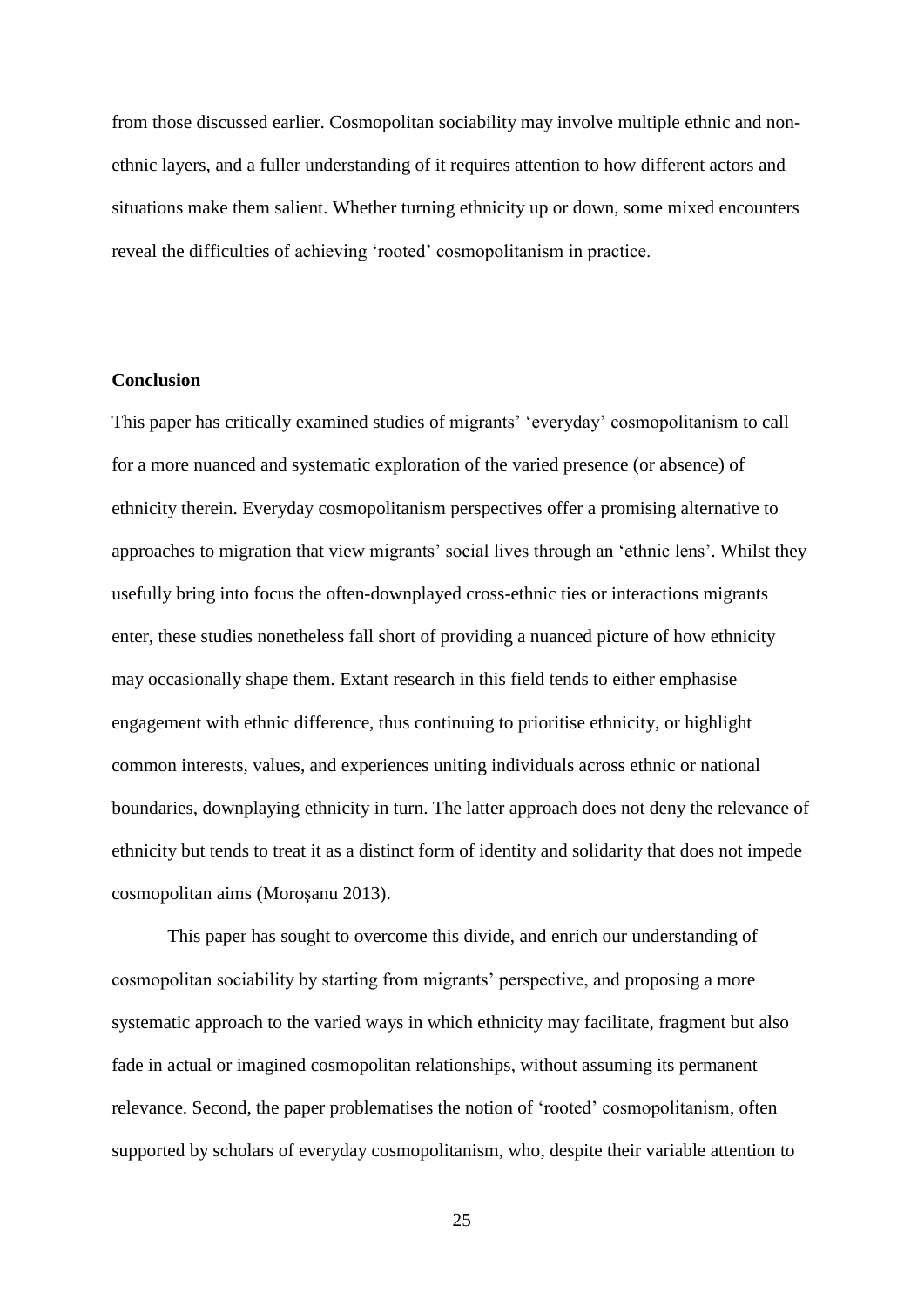ethnicity, view ethnic rootedness as potentially compatible with cosmopolitan openness (Hannerz 2004; Glick Schiller et al. 2011; Mee 2015; Amit 2015). The examples discussed here showed that, whilst this may be an apt characterisation of some forms of cosmopolitan sociability, it leaves little room for exploring alternative ways in which ethnicity may inform migrants' cosmopolitan ties and aspirations, as well as the struggles involved in developing and negotiating them. For some migrants, 'rooted' cosmopolitanism may not be as easily accomplished in practice as commonly assumed.

By examining how ethnicity shapes migrants' everyday cosmopolitan relationships, the paper did not seek to prioritise ethnicity but to reveal its 'empirical variation' (Wimmer 2013), and how participants themselves invoke or contest its salience in their cosmopolitan pursuits. Despite growing criticism against the 'ethnic bias' in migration research, 'the world which we study very often [...] has an ethnicity bias' (Fox and Jones 2013: 391). Ethnicity remains a widely-used category in media and political discourses (Fox and Jones 2013), which likely impacts migrants' view of the world. Migrants' narratives are often replete with ethnicised or nationalised comparisons between their residence place and the home society or others they visited, as they try to make sense of their experiences abroad. Ethnic (or national) categories will inevitably surface in mixed interactions, particularly when more long-lasting. For one of my participants, the question 'where are you from?' had become the 'refrain of [her] life', and surely, of many others', making ethnicity relevant to them in ways often unknown pre-migration. It is thus reasonable to expect that the regular, sustained cross-ethnic relationships migrants develop, which were the focus of this paper, will occasionally foreground ethnicity, just as much as they might lead to questioning and downplaying its relevance.

Instead of privileging ethnic or non-ethnic dimensions of cosmopolitan encounters, I have thus suggested that we are better off starting from migrants' ethnic or non-ethnic lenses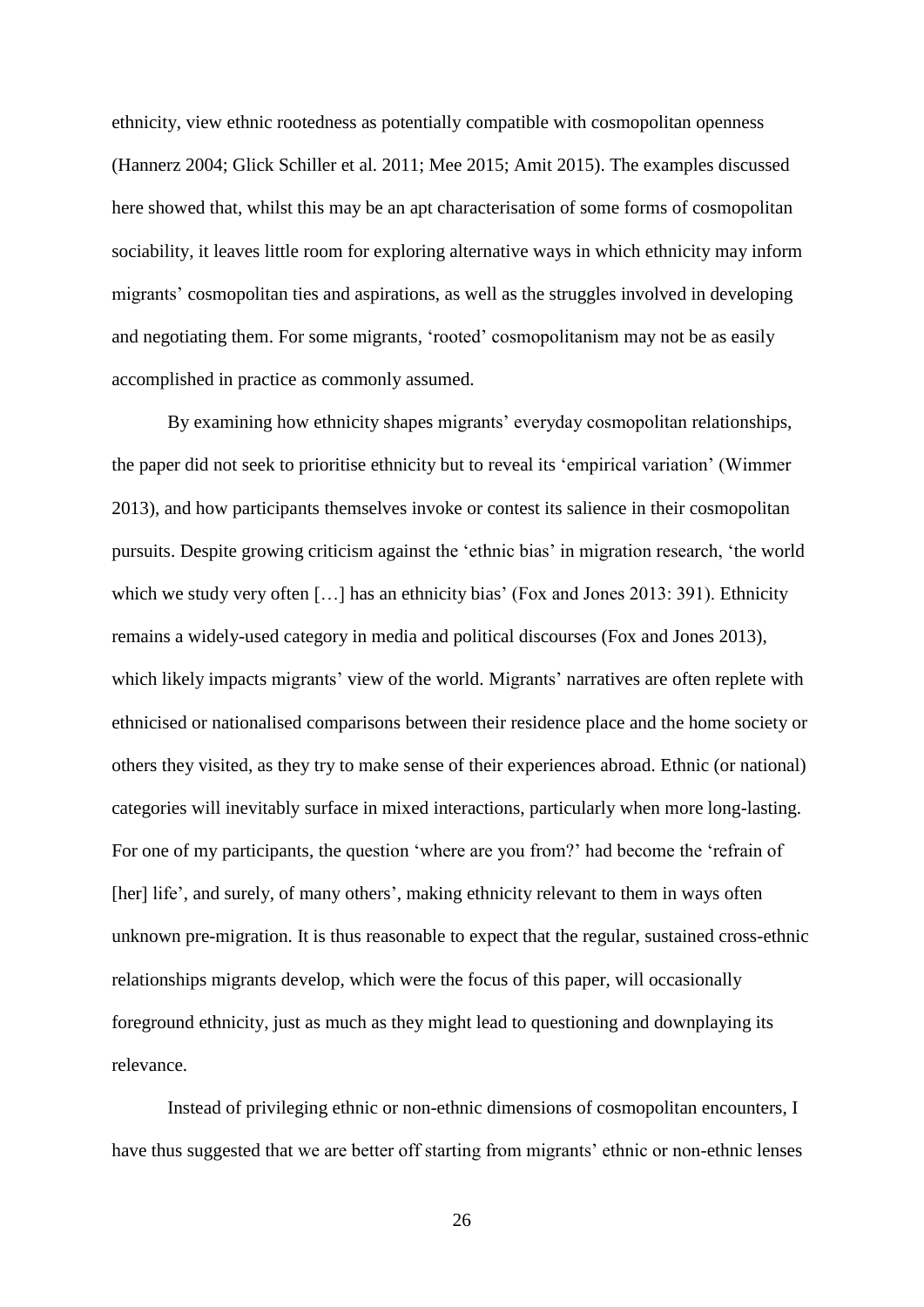to examine more systematically the specific, positive or negative, ways in which ethnicity informs cosmopolitan ties or aspirations (Moroşanu 2011). Cross-ethnic interactions in work or non-work settings, be they the marketplace, ethnic festivals, friendship ties or mixed partnerships, often provide the context for positively-connoted manifestations of ethnicity. Inter-cultural skills and learning, performing and sharing things 'ethnic' thus become key markers of mixed interactions, as many cosmopolitanism studies demonstrate.

Nevertheless, ethnicity may also fragment cosmopolitan socialisation in both concrete and imagined ways, an aspect which has received insufficient critical attention in current research, particularly if we consider the prominence of rooted cosmopolitanism in contemporary debates, which assumes a harmonious coexistence between ethnic roots and cosmopolitan orientations. This tension is illustrated by some migrants' reluctance to befriend coethnics or continue ethnic traditions, perceived to conflict with their cosmopolitan aspirations. Or it emerges when one's curiosity towards other cultures may inadvertently preclude the cosmopolitan projects of those at the receiving end, forcing them back into the ethnically-bounded collectives they may seek to escape. Furthermore, efforts to foster cosmopolitan sociability may dissolve following mixed interactions which redraw ethnic boundaries and confer renewed salience to ethnic difference, echoing Amit and Barber's (2015) point that cosmopolitanism relies on mutual engagement, rather than being a onesided pursuit. These examples prompt us to expand our register of ways in which ethnicity might matter in everyday cosmopolitanism, beyond a narrow, and usually positive, understanding as a persisting form of identity and solidarity (Moroşanu 2013). Whilst they reaffirm the salience of ethnic difference in cosmopolitan encounters, they do so in a way that signals tension, which may or may not be acknowledged as such by participants themselves.

Yet research on everyday cosmopolitanism also offers evidence of indifference to ethnic divisions, showing that migrants may use non-ethnic lenses to their cosmopolitan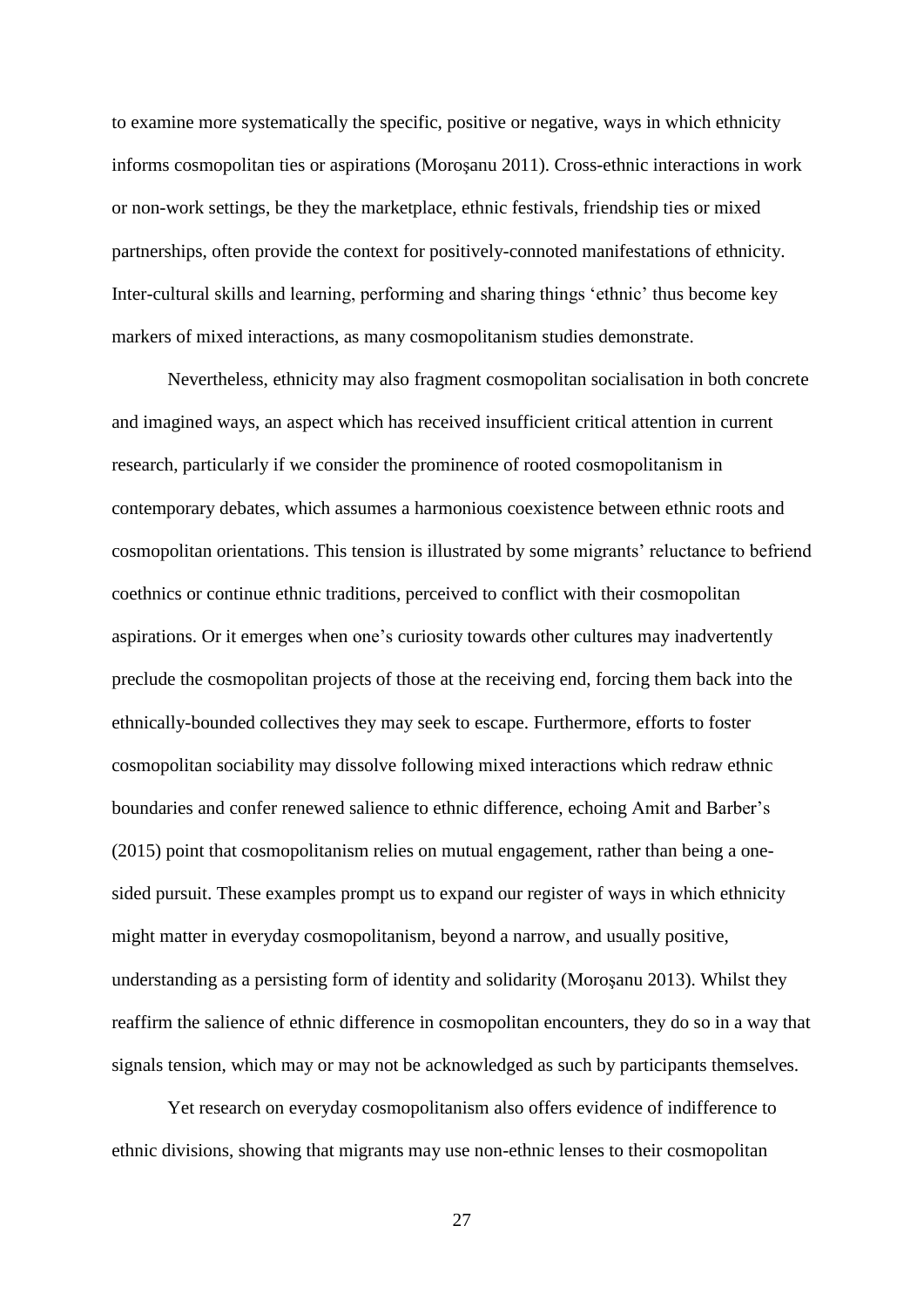encounters. Cosmopolitan openness is not only manifest in engagement with ethnic difference but also in discovering common ground and challenging ethnic (or national or racial) divisions. Like cultural exchanges, such commonalities are increasingly documented amongst lower-skilled workers, students, and other 'middling' migrants. Whilst such cosmopolitan sociability may be 'circumscribed' (Amit 2015) to those with similar class, professional status or lifestyle, and interrupted by racism or prejudice, it counters previous associations of cosmopolitanism with mobile elites, showing that critical stances towards ethnic difference and boundaries are shared by many other migrants. Although in very different ways, critical discourses about coethnics and those that question the relevance of ethnic difference both problematise the ease with which rooted cosmopolitanism can materialise in practice. Whilst opening up our understanding of ethnicity within cosmopolitan sociability, the paper thus also called for a more nuanced account of how different participants imagine and negotiate cosmopolitan ventures, ethnic difference and boundaries, instead of assuming that they can simply reconcile them.

#### **Notes**

<sup>1</sup>I draw inspiration from Erdal and Oeppen's (2013) call for specifying how two different migration-related processes (integration and transnationalism) interact, and the three types of interaction between them they propose (additive, synergistic, and antagonistic).

#### **Acknowledgements**

I am grateful to Jon Fox for generously commenting on an earlier version of this paper. I also thank the *Sociological Review* reviewers for their valuable feedback.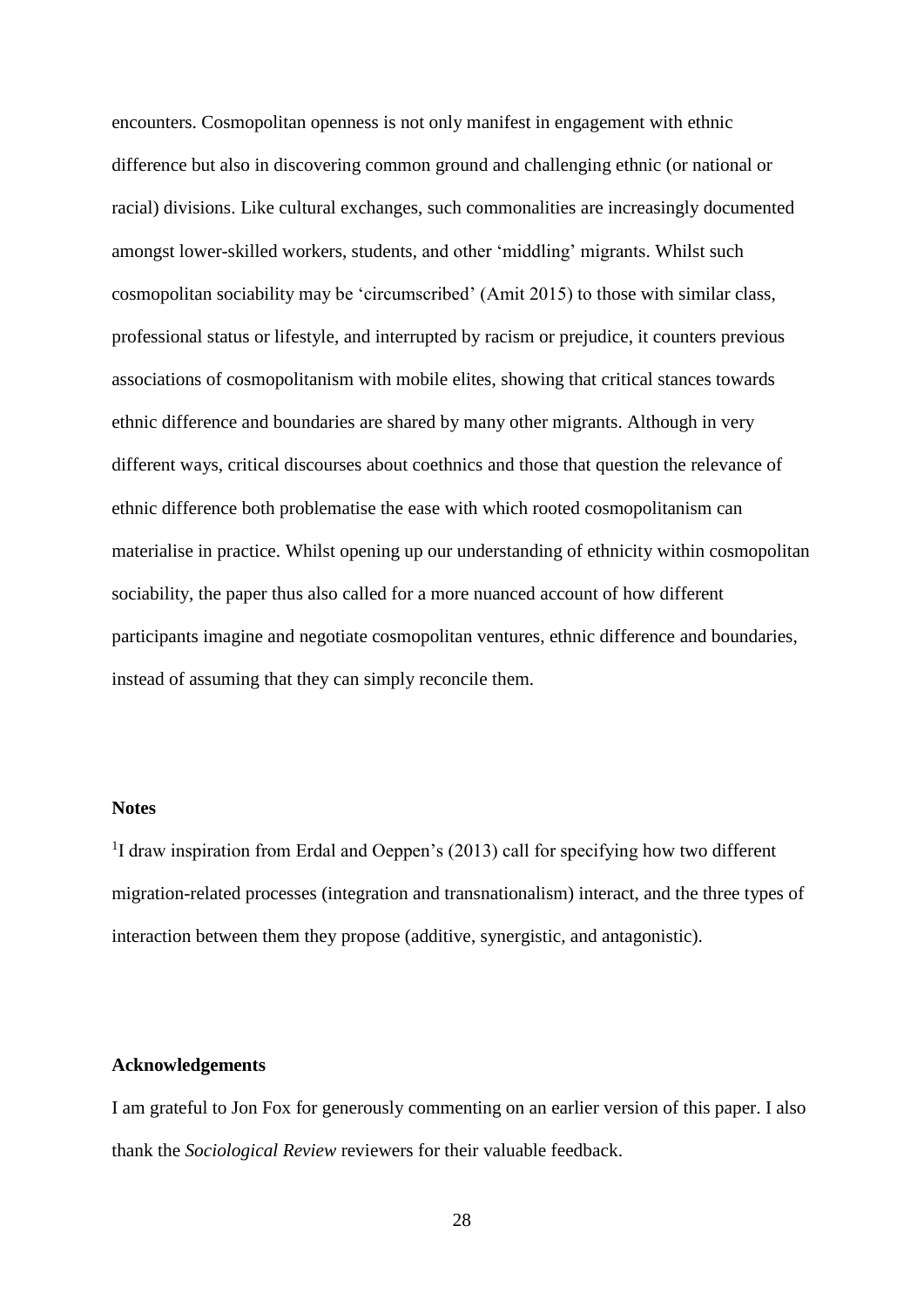#### **References**

Amit, V., (2015), 'Circumscribed Cosmopolitanism: Travel Aspirations and Experiences', *Identities*, 22(5): 551-568.

Amit, V. and Barber, P.G., (2015), 'Mobility and Cosmopolitanism: Complicating the Interaction between Aspiration and Practice', *Identities*, 22(5): 543-550.

Appiah, K.A., (1997), 'Cosmopolitan Patriots', *Critical Inquiry,* 23(3): 617-639.

Back, L., (1996) *New Ethnicities and Urban Culture: Racisms and Multiculture in Young Lives,* London: UCL Press.

Brubaker, R., (2002), 'Ethnicity without Groups', *European Journal of Sociology*, 43(2): 163-189.

Brubaker, R., Feischmidt, M., Fox, J.E. and Grancea, L., (2006), *Nationalist Politics and Everyday Ethnicity in a Transylvanian Town,* Princeton: Princeton University Press.

Calhoun, C., (2002), 'The Class Consciousness of Frequent Travelers: Toward a Critique of

Actually Existing Cosmopolitanism', *The South Atlantic Quarterly*, 101(4): 869-897.

Darieva, T., (2011), 'Rethinking Homecoming: Diasporic Cosmopolitanism in Post-Soviet Armenia', *Ethnic and Racial Studies*, 34(3): 490-508.

Datta, A., (2009), 'Places of Everyday Cosmopolitanisms: East European Construction Workers in London', *Environment and Planning A*, 41(2): 353-370.

Delanty, G., (2012a), 'Introduction', in Delanty, G. (ed.), *Routledge Handbook of Cosmopolitanism Studies*, Abingdon: Routledge, 1-8.

Delanty, G., (2012b), 'The Idea of Critical Cosmopolitanism', Delanty, G. (ed.), *Routledge Handbook of Cosmopolitanism Studies*, Abingdon: Routledge.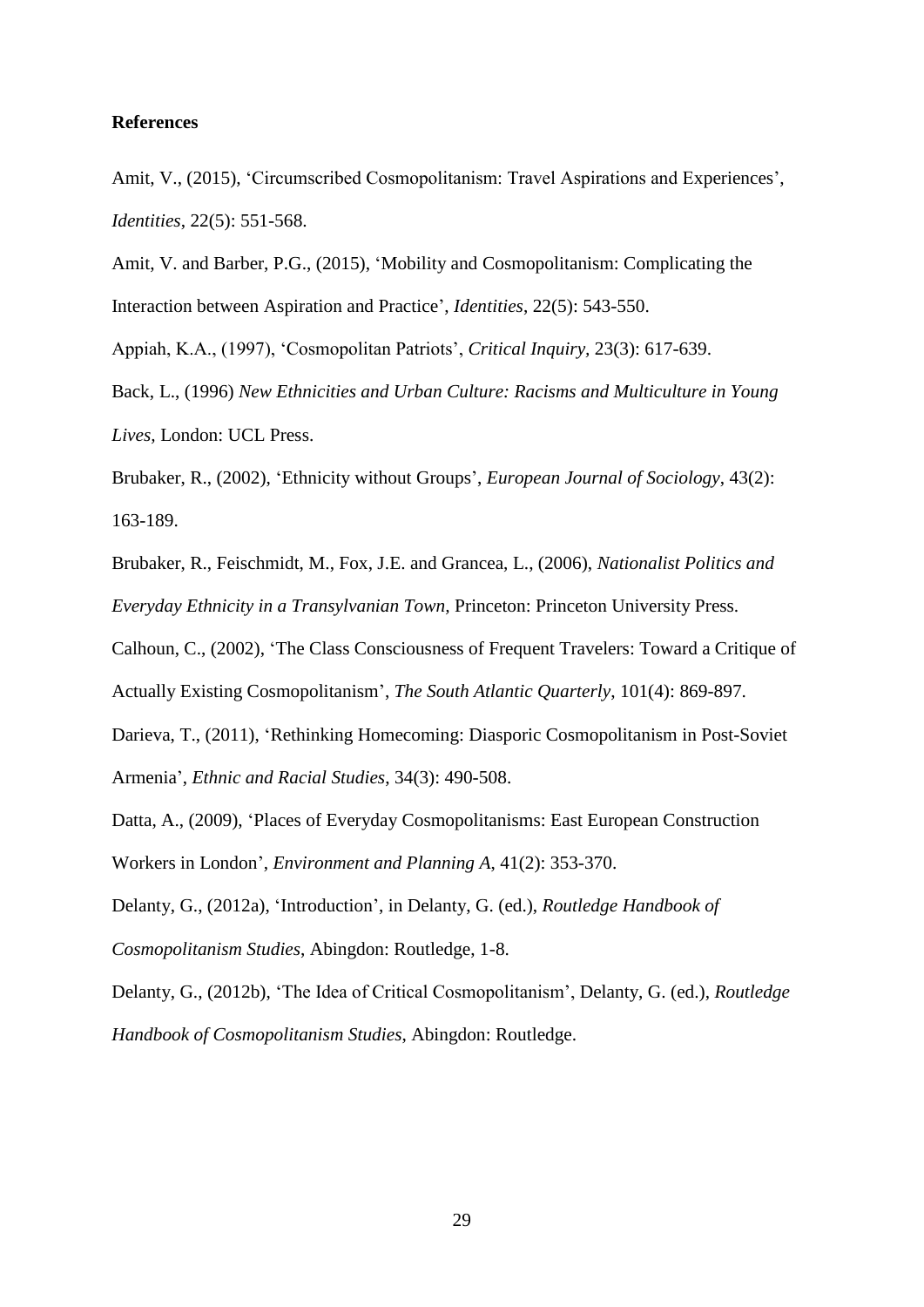Erdal, M.B. and Oeppen, C., (2013), 'Migrant Balancing Acts: Understanding the Interactions between Integration and Transnationalism', *Journal of Ethnic and Migration Studies*, 39(6): 867-884.

Erkmen, D.T., (2015), 'Houses on Wheels: National Attachment, Belonging, and Cosmopolitanism in Narratives of Transnational Professionals', *Studies in Ethnicity and Nationalism,* 15(1): 26-47.

Favell, A., (2008), *Eurostars and Eurocities: Free Movement and Mobility in an Integrating Europe,* Malden: Blackwell.

Fox, J.E. and Jones, D., (2013), 'Migration, Everyday Life and the Ethnicity Bias', *Ethnicities*, 13(4): 385-400.

Fox, J.E. and Miller-Idriss, C., (2008), 'Everyday Nationhood', *Ethnicities*, 8(4): 536-563. Fox, J.E., Moroşanu, L. and Szilassy, E., (2015), 'Denying Discrimination: Status, "Race", and the Whitening of Britain's New Europeans', *Journal of Ethnic and Migration Studies*, 41(5): 729-748.

Glick Schiller, N. and Çağlar, A., (2016), 'Displacement, Emplacement and Migrant Newcomers: Rethinking Urban Sociabilities within Multiscalar Power', *Identities*, 23(1): 17- 34.

Glick Schiller, N., Çaglar, A. and Guldbrandsen, T.C., (2006), 'Beyond the Ethnic Lens: Locality, Globality, and Born-Again Incorporation', *American Ethnologist,* 33(4): 612–633. Glick Schiller, N., Darieva, T. and Gruner-Domic, S., (2011), 'Defining Cosmopolitan Sociability in a Transnational Age: An Introduction', *Ethnic and Racial Studies*, 34(3): 399- 418.

Gruner-Domic, S., (2011), 'Transnational Lifestyles as a New Form of Cosmopolitan Social Identification? Latin American Women in German Urban Spaces', *Ethnic and Racial Studies*, 34(3): 471-489.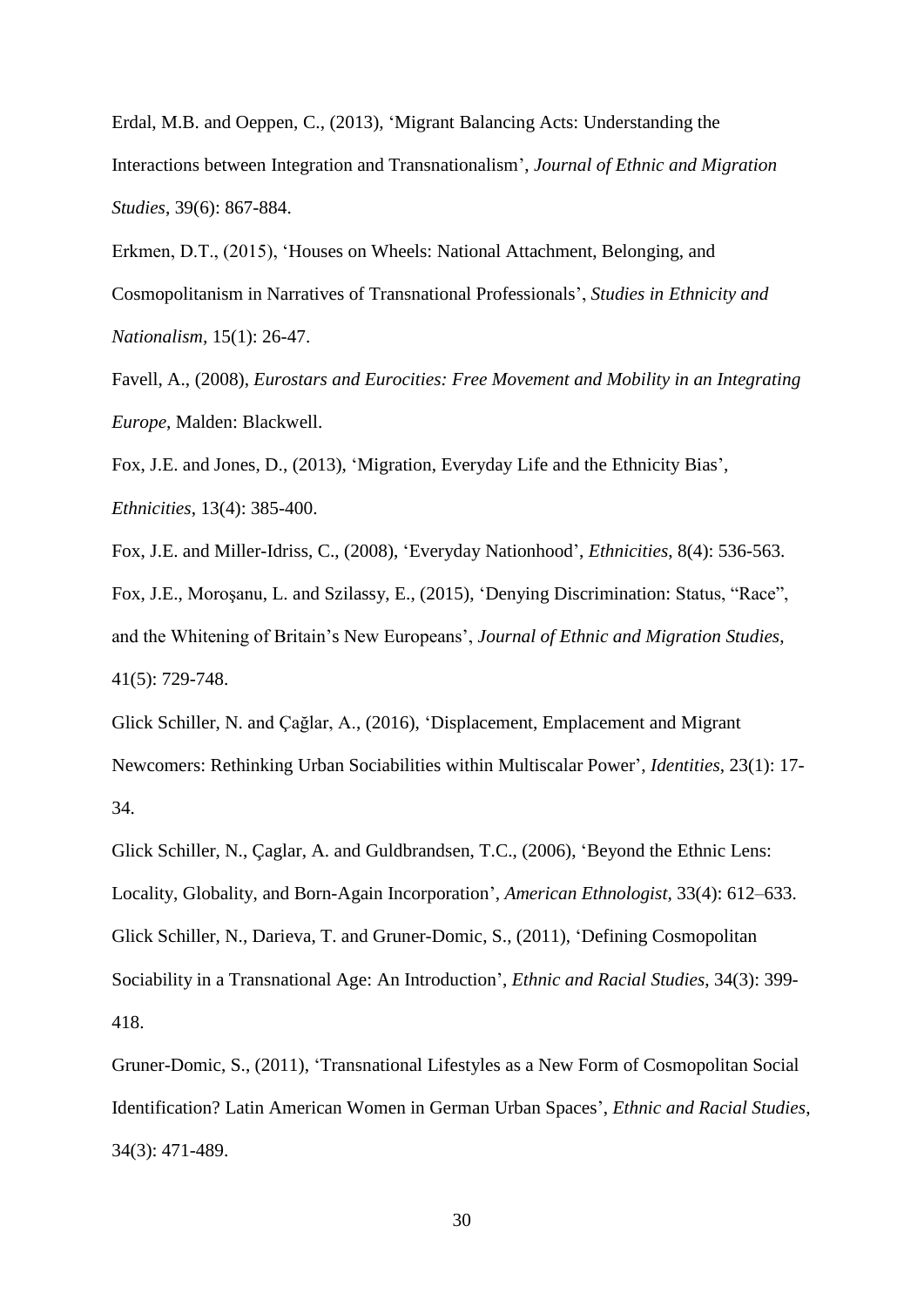Hannerz, U., (1990), 'Cosmopolitans and Locals in World Culture', *Theory, Culture and Society,* 7: 237-251.

Hannerz, U., (2004), 'Cosmopolitanism', in Nugent, D. and Vincent, J., (eds), *A Companion to the Anthropology of Politics,* Oxford: Blackwell, 69-85.

Hewitt, R., (1986), *White Talk Black Talk: Inter-racial Friendship and Communication Amongst Adolescents,* Cambridge: Cambridge University Press.

Horst, H.A., (2015), 'Cultivating the Cosmopolitan Child in Silicon Valley', *Identities,* 22(5): 619-634.

Jones, H. and Jackson, E., (2014) *Stories of Cosmopolitan Belonging: Emotion and Location,*  Abingdon: Routledge.

Jones, D., (2013), 'Cosmopolitans and "Cliques": Everyday Socialisation amongst Tamil Student and Young Professional Migrants to the UK', *Ethnicities,* 13(4): 420-437.

Kennedy, P., (2010), 'Mobility, Flexible Lifestyles and Cosmopolitanism: EU Postgraduates in Manchester', *Journal of Ethnic and Migration Studies*, 36(3): 465-482.

Kothari, U., (2008), 'Global Peddlers and Local Networks: Migrant Cosmopolitanisms', *Environment and Planning D*, 26(3): 500-516.

Lamont, M. and Aksartova, S., (2002), 'Ordinary Cosmopolitanisms: Strategies for Bridging Racial Boundaries among Working-class Men', *Theory, Culture and Society*, 19(4): 1-25.

Mee, W., (2015), 'Work and Cosmopolitanism at the Border: Indonesian Women Labour Migrants', *Journal of Ethnic and Migration Studies*, 41(12): 2041-2060.

Meissner, F. and Vertovec, S., (2015), 'Comparing Super-diversity', *Ethnic and Racial Studies*, 38(4): 541-555.

Moroşanu, L., (2013), 'We All Eat the Same Bread': The Roots and Limits of Cosmopolitan Bridging Ties Developed by Romanians in London', *Ethnic and Racial Studies*, 36(12): 2160-2181.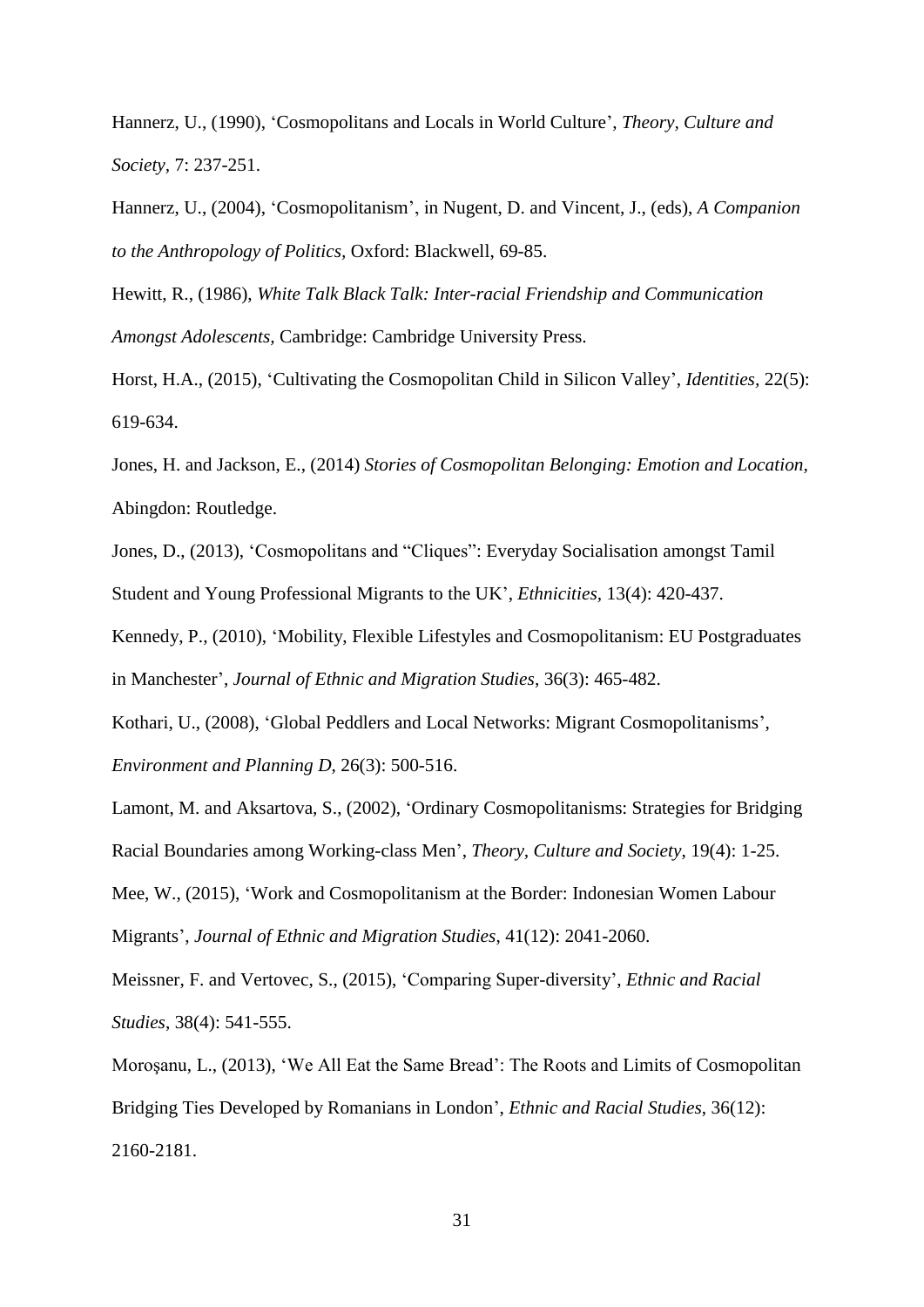Moroşanu, L., (2011), *Migrant Social Networks and the Contingent Role of Ethnicity: The Experience of Romanians in London*, PhD Thesis*,* University of Bristol.

Moroşanu, L. and Fox, J.E., (2013), '"No Smoke Without Fire': Strategies of Coping with Stigmatised Migrant Identities', *Ethnicities,* 13(4): 438-456.

Mulholland, J. and Ryan, L., (2014), 'Doing the Business: Variegation, Opportunity and Intercultural Experience among Intra-EU Highly-Skilled Migrants', *International Migration*, 52(3): 55-68.

Neal, S., Bennett, K., Cochrane, A. and Mohan, G., (2013), 'Living Multiculture: Understanding the New Spatial and Social Relations of Ethnicity and Multiculture in England', *Environment and Planning C*, 31(2): 308-323.

Plage, S., Willing, I., Woodward, I. and Skrbiš, Z., (2016), 'Cosmopolitan Encounters: Reflexive Engagements and the Ethics of Sharing', *Ethnic and Racial Studies,*  DOI:10.1080/01419870.2016.1178788.

Povrzanović Frykman, M., (2016), 'Cosmopolitanism in Situ: Conjoining Local and Universal Concerns in a Malmö Neighbourhood', *Identities,* 23(1): 35-50.

Radice, M., (2015), 'Micro-cosmopolitanisms at the Urban Scale', *Identities*, 22(5): 588-602.

Ryan, L., (2011), 'Migrants' Social Networks and Weak Ties: Accessing Resources and

Constructing Relationships Post-Migration', *The Sociological Review*, 59(4): 707-724.

Rovisco, M. and Nowicka, M., (2011), 'Introduction', in Rovisco, M. and Nowicka, M.,

(eds), *The Ashgate Research Companion to Cosmopolitanism,* Farnham: Ashgate, 1-14.

Skey, M., (2013), 'What Does It Mean to Be Cosmopolitan? An Examination of the Varying

Meaningfulness and Commensurability of Everyday "Cosmopolitan" Practices', *Identities*,

20(3): 235-252.

Skrbiš, Z. and Woodward, I., (2007), 'The Ambivalence of Ordinary Cosmopolitanism: Investigating the Limits of Cosmopolitan Openness', *The Sociological Review*, 55: 730-747.